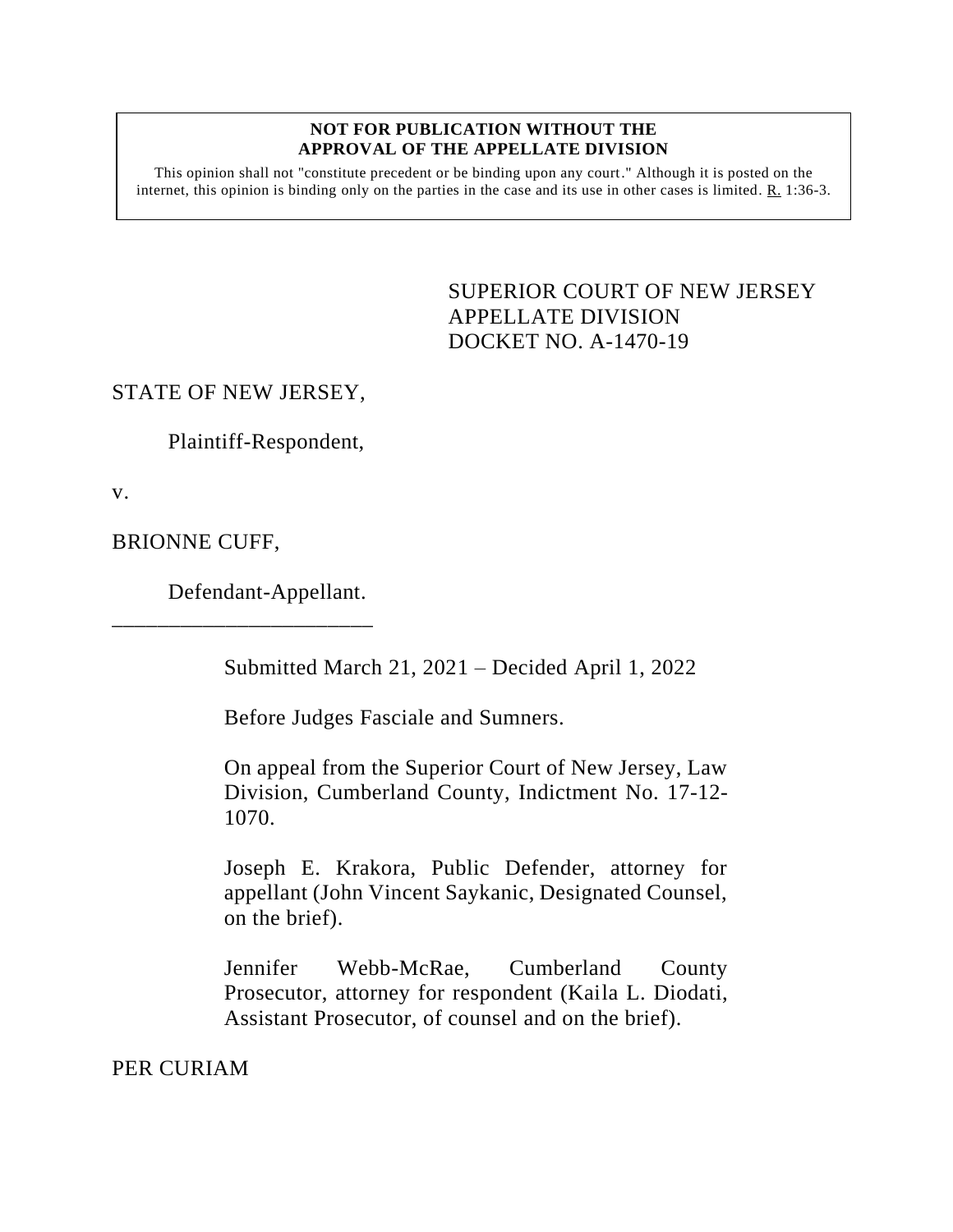Following a jury trial, defendant appeals from his convictions for thirddegree possession of a controlled dangerous substance (CDS) (cocaine), N.J.S.A. 2C:35-10(a)(1); third-degree possession of CDS (heroin), N.J.S.A.  $2C:35-10(a)(1)$ ; third-degree possession of CDS with intent to distribute (cocaine), N.J.S.A.  $2C:35-5(a)(2)$ ; and third-degree possession of CDS with intent to distribute (heroin), N.J.S.A. 2C:35-5(a)(2). After appropriate mergers, defendant received an aggregate four-year prison sentence, which he has served. We affirm.

In March 2017, State Trooper Dennis Ehret was on "a plainclothes detail in an undercover vehicle" tasked with "trying to deter any violent crime or illegal narcotic activity." Troopers Michael Falciani and Carl Kite accompanied Ehret. The troopers "observed a blue Honda minivan, which was operated by [defendant], travel[] and then turn[] into [a] Gulf Gas Station." Ehret testified that he saw a white male, later identified as co-defendant Joseph Berry, exit a silver Nissan parked nearby and walk over to the driver's side of the blue minivan.<sup>1</sup> Berry and defendant then "[e]ngaged in a brief conversation, some currency was exchanged from [Berry] standing outside the vehicle and in return,

<sup>&</sup>lt;sup>1</sup> Berry pled guilty to conspiracy to agree/engage in conduct that constitutes a crime to possess a CDS, N.J.S.A.  $2C:5-2(a)(1)$  and N.J.S.A.  $2C:35-10(a)(1)$ .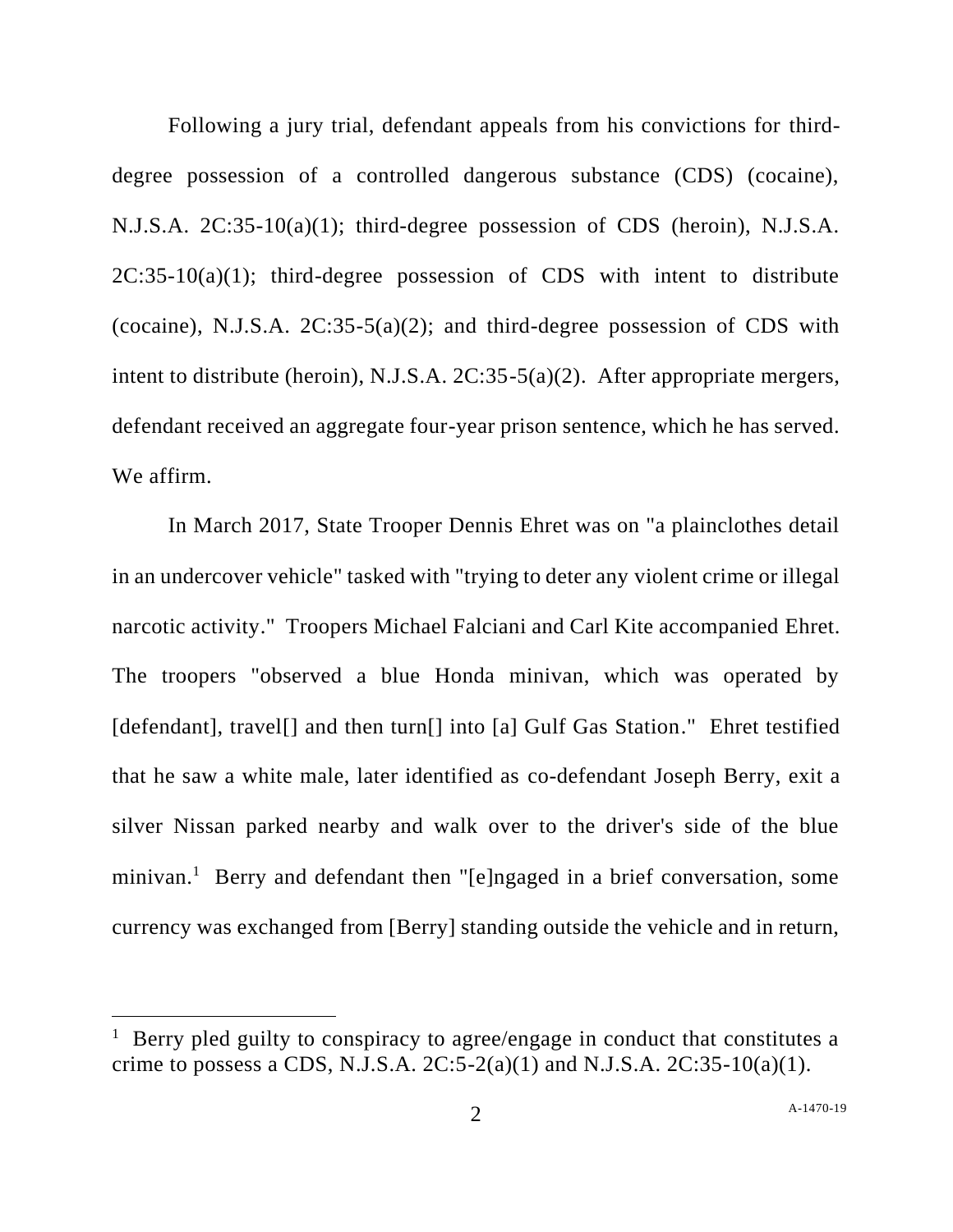he got some small items and returned to his vehicle on the driver's side." Berry testified that he purchased a "bag of crack" and a "bag of heroin" from defendant, who he knew only as "Jay," at the gas station. Ehret testified that the exchange occurred "a short distance away from [his] location" and that he was able to see that Berry had "small items in his hand when he walked back."

The troopers then exited the undercover vehicle. Falciani went over to the silver Nissan while Kite and Ehret approached the blue minivan. Falciani began speaking with Berry and "observed what [he] believed [to be] CDS, narcotics on his lap." Falciani relayed his discovery to Kite and Ehret, and then he placed Berry under arrest. He also removed Berry's girlfriend from the passenger seat of the Nissan, but "[s]he was subsequently let go." Mandell Hunter, a State Police forensic scientist and the State's expert witness, testified that she tested the suspected narcotics found in Berry's lap and opined that they contained cocaine and heroin.

When Falciani informed Kite and Ehret of his discovery, Kite asked defendant to exit the blue minivan and arrested him. Ehret opened the passenger side door, found Kevin Myers sitting in the rear, removed him from the vehicle, and detained him. Kite read defendant his Miranda<sup>2</sup> rights and searched him

<sup>&</sup>lt;sup>2</sup> Miranda v. Arizona, 384 U.S. 436 (1966).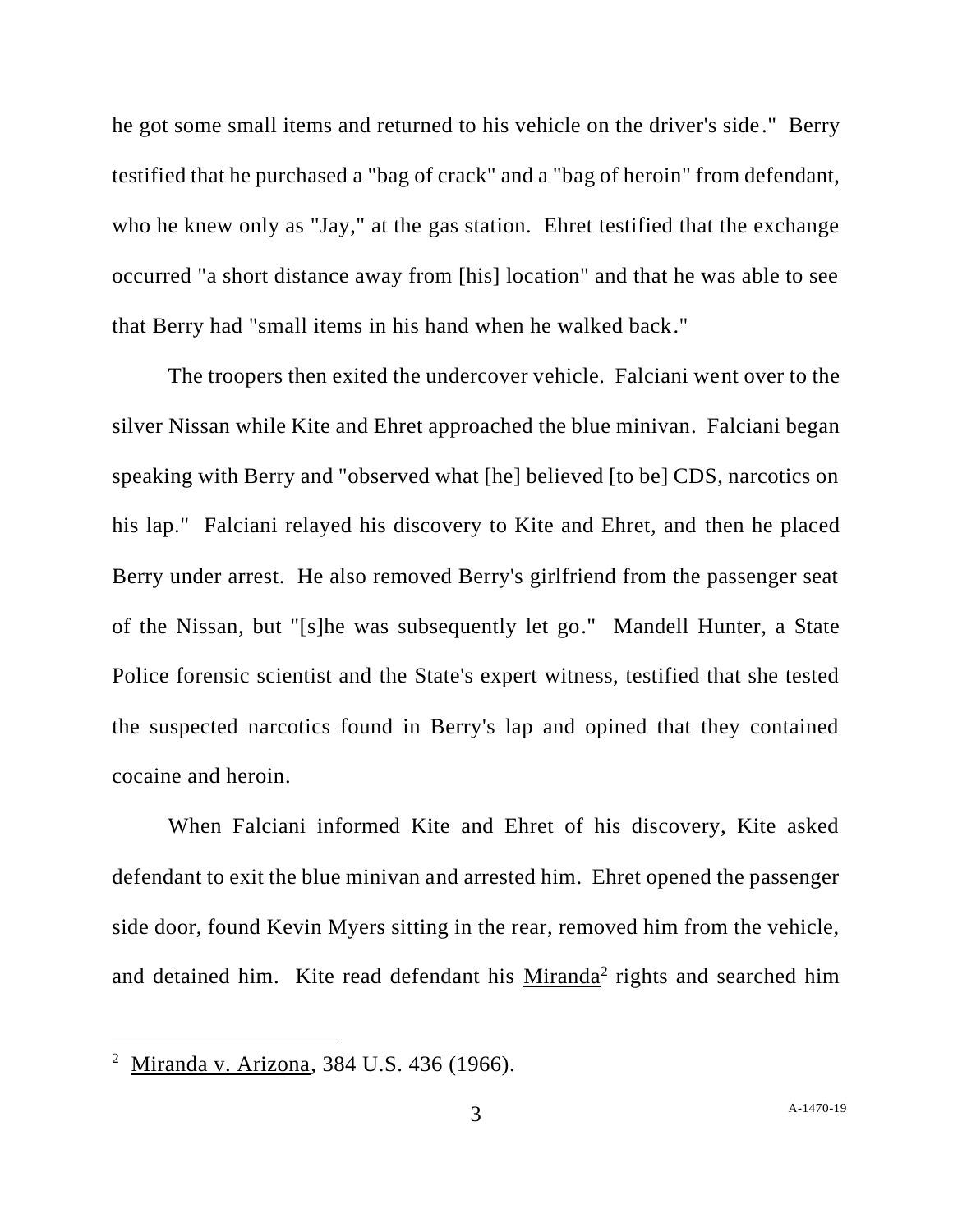incident to the arrest. Kite "located [twenty] individually wrapped wax folds in [defendant's] left jacket" pocket. In defendant's right jacket pocket, Kite found "\$2,615 in U.S. currency, small denominations." He also found "multiple . . . plastic vials of . . . suspected crack cocaine and also numerous additional wax folds of heroin" in defendant's right sock. Hunter testified that she tested one of the forty-four total wax folds found on defendant's person and one of the plastic vials and opined that they contained heroin and cocaine, respectively.

Detective Christopher Rodriguez testified as an expert for the State on drug distribution. He testified that heroin is typically packaged for sale in "individual little wax fold bags," and that "for an individual user to possess . . . more than ... [ten], [twenty] bags of heroin is ... kind of unheard of." Rodriguez also testified that it would be common for a "street level [drug] dealer to have a large amount of currency" on their person, but that "to find a user with any type of substantial money, that is very, very rare."

After obtaining consent to search the minivan from defendant, Ehret found a cigarette package "on the floor, just to the left of where . . . Myers was seated," that contained "a glass smoking pipe" and "suspected crack cocaine." Ehret testified that he asked Myers "if the cigarette package was his" and Myers responded, "that the cigarettes were his and requested the cigarettes." Myers,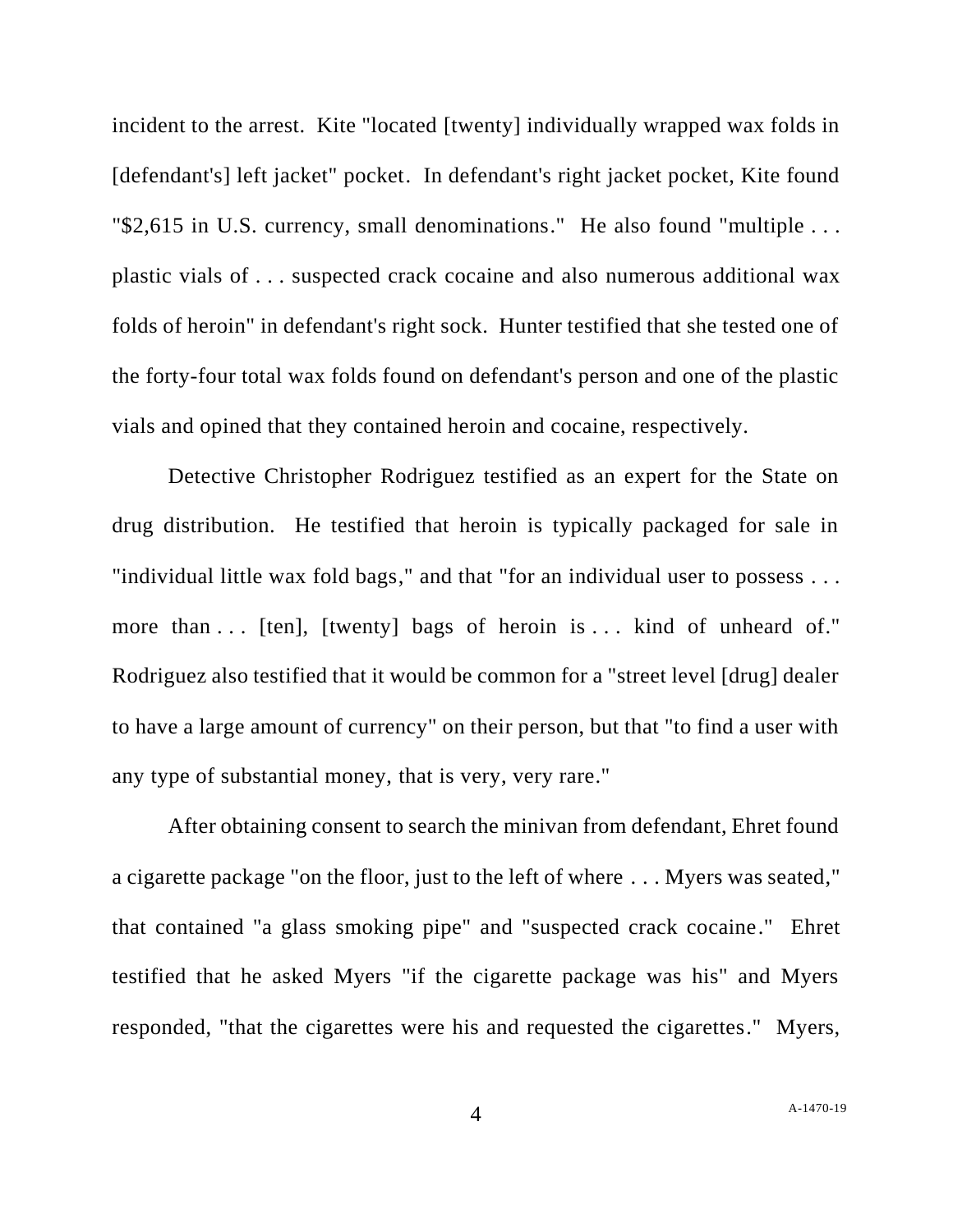however, testified that he was undergoing chemotherapy treatment for lung

cancer at the time, that he did not smoke, and that the cigarette package was not

his.

On appeal, defendant argues:

# POINT I

THE TRIAL TESTIMONY OF THE STATE'S WITNESS TROOPER EHRET AS TO AN "INTERVIEW" WITH DEFENDANT . . . VIOLATED HIS FIFTH AMENDMENT PRIVILEGE AGAINST SELF-INCRIMINATION, NEW JERSEY COMMON LAW, COURT RULES AND PRIVILEGE AGAINST SELF-INCRIMINATION, WARRANTING A REVERSAL OF DEFENDANT'S CONVICTIONS; THIS IS THE FIRST INSTANCE IN A PATTERN OF PROSECUTORIAL MISCONDUCT.

# POINT II

THE TRIAL TESTIMONY OF THE STATE'S WITNESS TROOPER EHRET AS TO THE PRIOR BAD ACT OF DEFENDANT (THAT HE "WAS DEALING NARCOTICS"[—]THE VERY CHARGE FOR WHICH HE WAS BEING TRIED) CONTINUED THE PATTERN OF PROSECUTORIAL MISCONDUCT AND DEPRIVED DEFENDANT OF HIS FOURTEENTH AMENDMENT DUE PROCESS AND NEW JERSEY STATE CONSTITUTIONAL RIGHT TO A FAIR TRIAL, WARRANTING REVERSAL OF CONVICTIONS.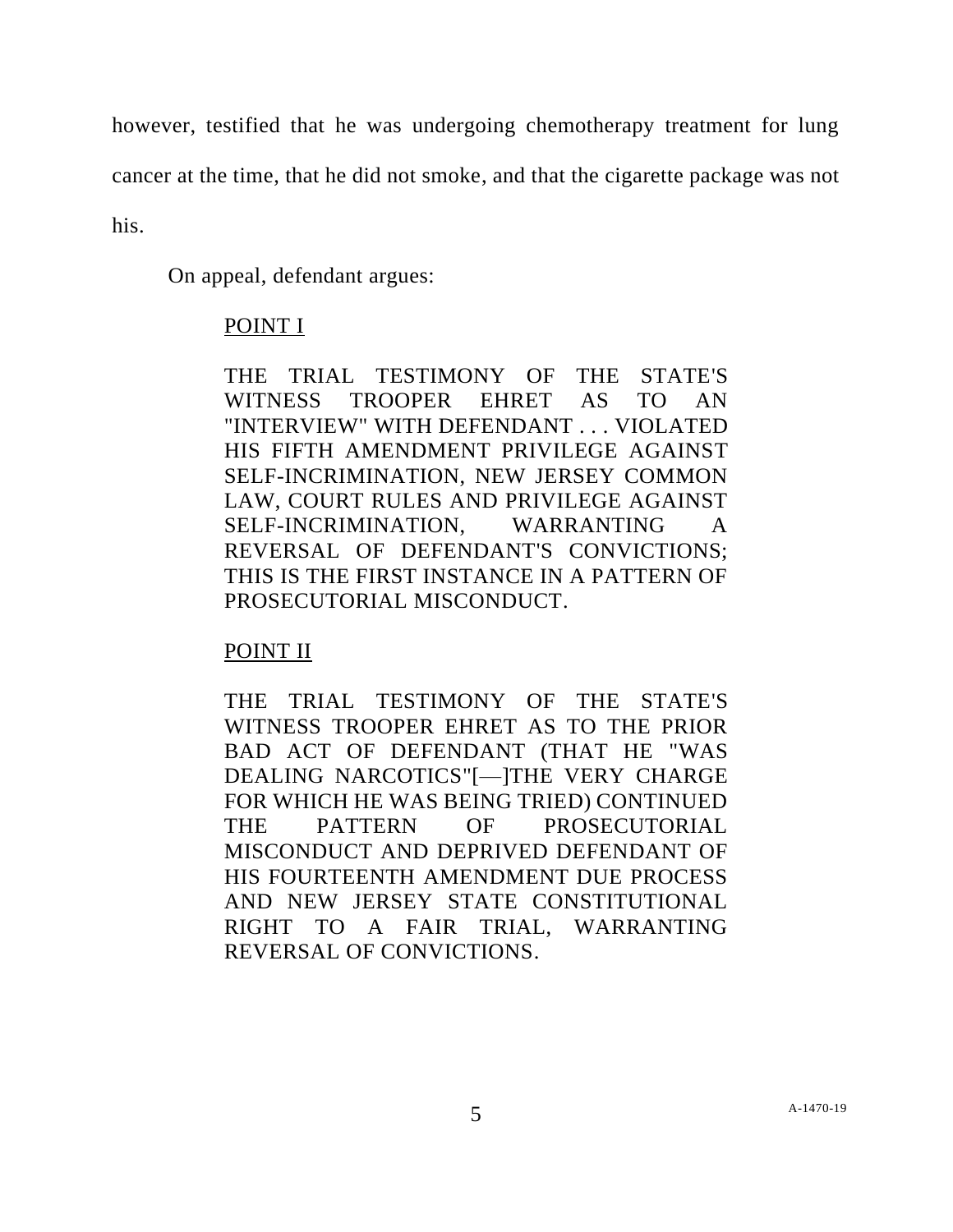## POINT III

THE TRIAL TESTIMONY OF THE STATE'S WITNESS TROOPER KITE THAT THE WAX FOLDS FOUND ON DEFENDANT WERE "COMMONLY USED FOR DISTRIBUTION" AND THE CASH THAT HE POSSESSED WAS "ALSO CONSISTENT WITH DISTRIBUTION OF DRUGS" (I.E., DEFENDANT "WAS DEALING NARCOTICS") CONTINUED THE PATTERN OF PROSECUTORIAL MISCONDUCT AND DEPRIVED DEFENDANT OF HIS FOURTEENTH AMENDMENT DUE PROCESS AND STATE CONSTITUTIONAL RIGHT TO A FAIR TRIAL, WARRANTING REVERSAL.

### POINT IV

THE TRIAL TESTIMONY OF THE STATE'S WITNESS TROOPER KITE AS TO THE PRIOR BAD ACT OF DEFENDANT (THAT DEFENDANT "WAS SELLING DRUGS FROM A BLUE MINIVAN"[— ]THE VERY CHARGE FOR WHICH HE WAS BEING TRIED) CONTINUED THE PATTERN OF PROSECUTORIAL MISCONDUCT AND DEPRIVED DEFENDANT OF HIS FOURTEENTH AMENDMENT DUE PROCESS AND STATE CONSTITUTIONAL RIGHT TO A FAIR TRIAL, WARRANTING REVERSAL OF CONVICTIONS.

### POINT V

THE TRIAL TESTIMONY OF THE STATE'S WITNESS JOSEPH BERRY AS TO THE PRIOR BAD ACT OF DEFENDANT (THAT DEFENDANT HAD PREVIOUSLY SOLD HIM DRUGS[-ITHE VERY CHARGE FOR WHICH HE WAS BEING TRIED) DEPRIVED DEFENDANT OF HIS FOURTEENTH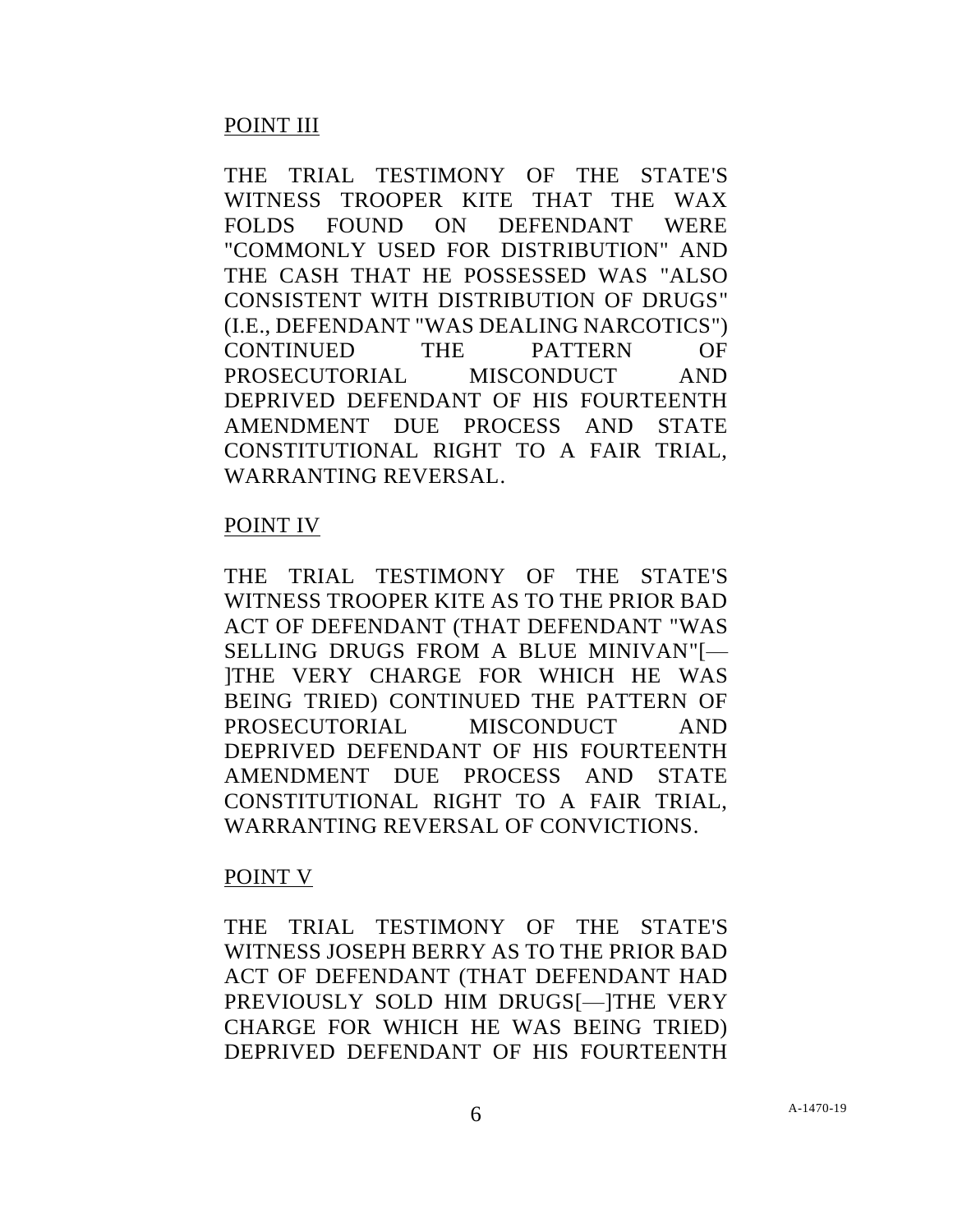AMENDMENT DUE PROCESS AND STATE CONSTITUTIONAL RIGHT TO A FAIR TRIAL, WARRANTING REVERSAL OF CONVICTIONS.

#### POINT VI

THE PATTERN OF PROSECUTORIAL MISCONDUCT (AND INADEQUACY OF THE LIMITING INSTRUCTIONS) DEPRIVED DEFENDANT OF HIS DUE PROCESS RIGHT TO A FAIR TRIAL.

### POINT VII

ALL EVIDENCE SEIZED FROM DEFENDANT AND HIS VEHICLE SHOULD BE SUPPRESSED SINCE: A) THERE WAS AN ABSENCE OF A REASONABLE OR ARTICULABLE SUSPICION OF A TRAFFIC OR SAFETY VIOLATION OR SUSPICION TO BELIEVE THAT A CRIME WAS BEING COMMITTED, AND THE STOP/SEIZURE OF DEFENDANT'S VEHICLE WAS PRETEXTUAL AND BASED UPON "LUCK AND HUNCH"; AND B) THE POLICE LACKED A REASONABLE BASIS TO REQUEST CONSENT TO SEARCH DEFENDANT'S VEHICLE.

> [A.] The Stop/Seizure Of Defendant Was Pretextual.

> [B.] The Police Lacked A Reasonable Basis To Request Consent To Search.

### POINT VIII

# THE TRIAL [JUDGE] ABUSED [HIS] DISCRETION IN DENYING THE SEVERANCE MOTION.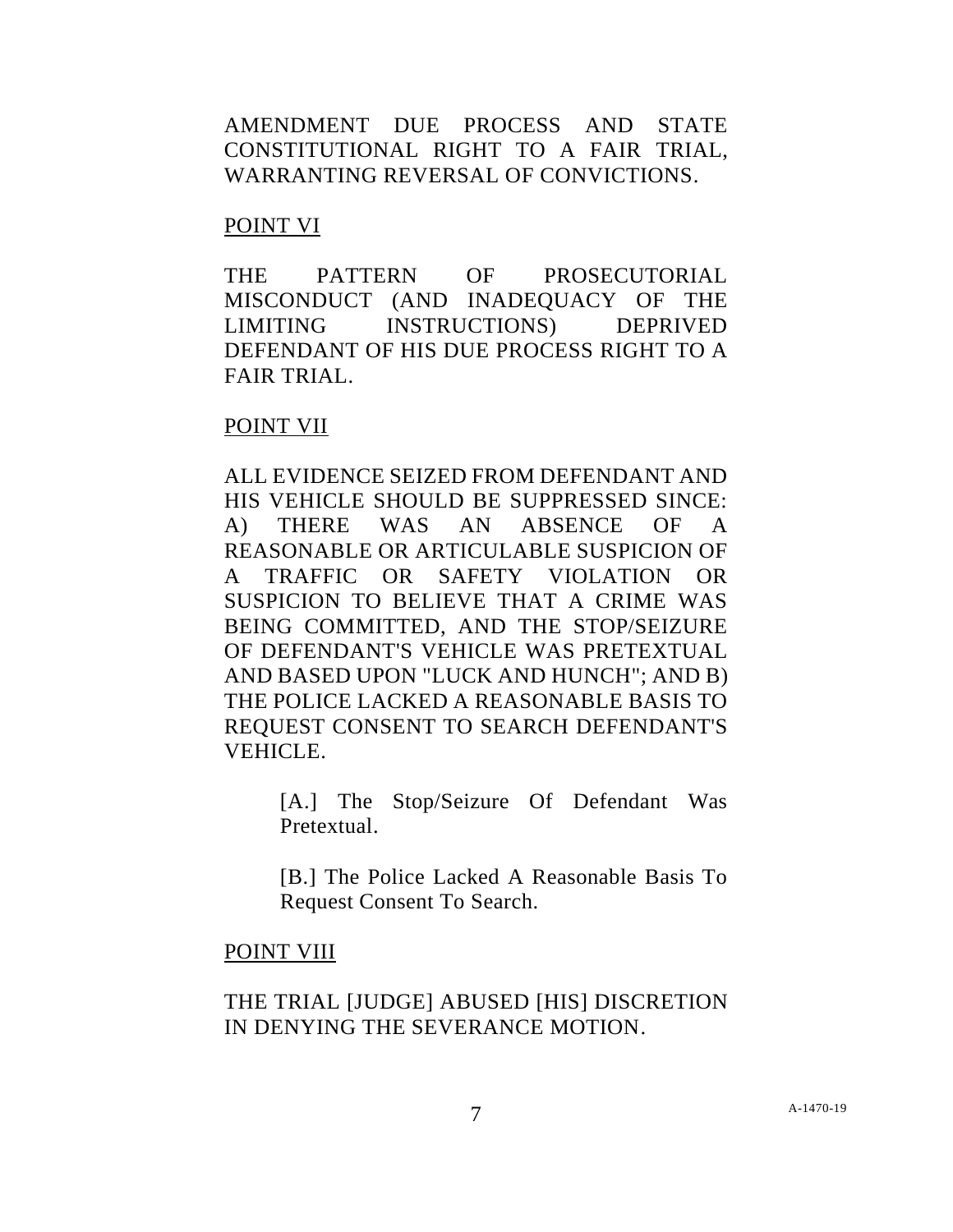# POINT IX

THE TRIAL [JUDGE] ERRED IN DENYING THE MOTION FOR JUDGMENT OF ACQUITTAL, AS THE STATE DID NOT PROVE DEFENDANT'S GUILT BEYOND A REASONABLE DOUBT; . . . DEFENDANT'S CONVICTION IS CONTRARY TO THE FOURTEENTH AMENDMENT OF THE UNITED STATES CONSTITUTION AND NEW JERSEY STATE CONSTITUTION (1947) ART. I, PAR[S]. 1, 10.

### POINT X

THE CONVICTIONS SHOULD BE REVERSED AS THE STATE DID NOT PRESENT AN UNINTERRUPTED CHAIN OF CUSTODY AND THE TRIAL [JUDGE] IMPERMISSIBLY FAVORED THE STATE BY ADVISING THE PROSECUT[ION] HOW TO SHORE UP ITS EVIDENTIARY CHAIN OF CUSTODY.

### POINT XI

# THE [JUDGE] ERRED IN DENYING THE MOTION FOR A NEW TRIAL UNDER R[ULE] 3:20-1.

[A.] The Suppression Issue[.]

[B.] The Trial [Judge] Improperly Permitted The State To Present A Witness, Detective Wehling, Who Was Not On The Witness List[.]

[C.] Trooper Ehret's Testimony About Defendant's Statement, Despite Warnings Not To Mention It<sup>[.]</sup>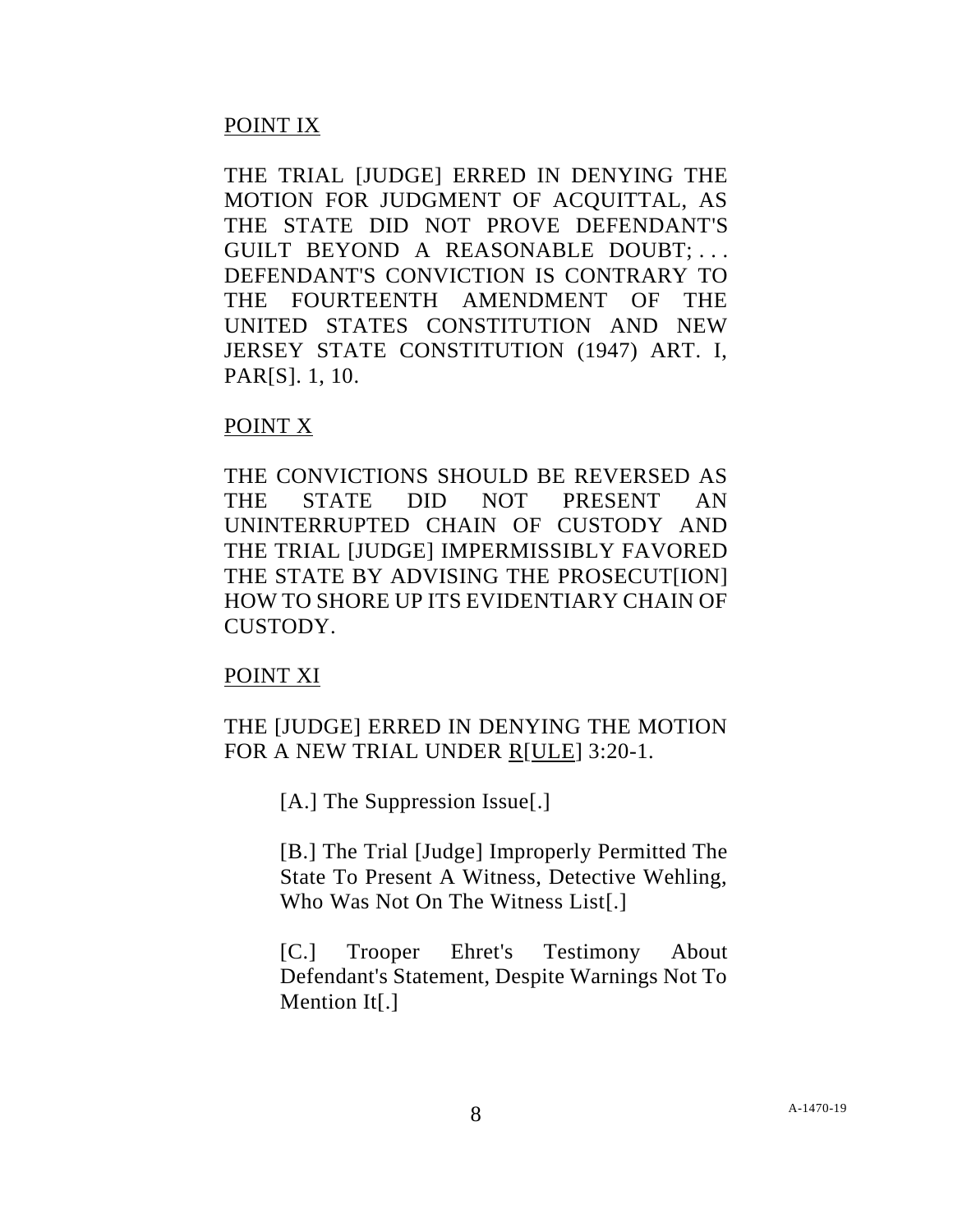[D.] Trooper Kite Improperly Testified As An Expert[.]

[E.] The Trial [Judge] Erred In Denying The New Trial Motion Based Upon The Post-Trial Legal Action Involving The State's Witness Joseph  $Berry[.]<sup>3</sup>$ 

### POINT XII

THE PATTERN OF PROSECUTORIAL MISCONDUCT EXTENDED TO THE DISCOVERY VIOLATIONS WHICH DEPRIVED DEFENDANT OF HIS DUE PROCESS RIGHT TO A FAIR TRIAL; SPECIFICALLY, THE USE OF THE SURPRISE WITNESS LYNN WEHLING TO SHORE UP THE STATE'S CHAIN OF CUSTODY AND THE FAILURE BY THE STATE TO REVEAL AN EXTREMELY FAVORABLE SENTENCING OF THE STATE'S WITNESS JOSEPH BERRY.

# POINT XIII

THE NUMEROUS LEGAL ERRORS COMMITTED BY THE [JUDGE] DEPRIVED DEFENDANT OF HIS FIFTH, SIXTH AND FOURTEENTH AMENDMENT DUE PROCESS RIGHT TO A FAIR TRIAL AND NEW JERSEY CONSTITUTIONAL RIGHT TO A FAIR TRIAL; U.S. CONST. AMENDS. VI AND XIV; N.J. CONST. (1947) ART. 1, PAR. 10.

<sup>&</sup>lt;sup>3</sup> To comport with our style conventions, defendants' Point VII.A and B and Point XI.A through E have been altered but the alterations have been omitted for readability.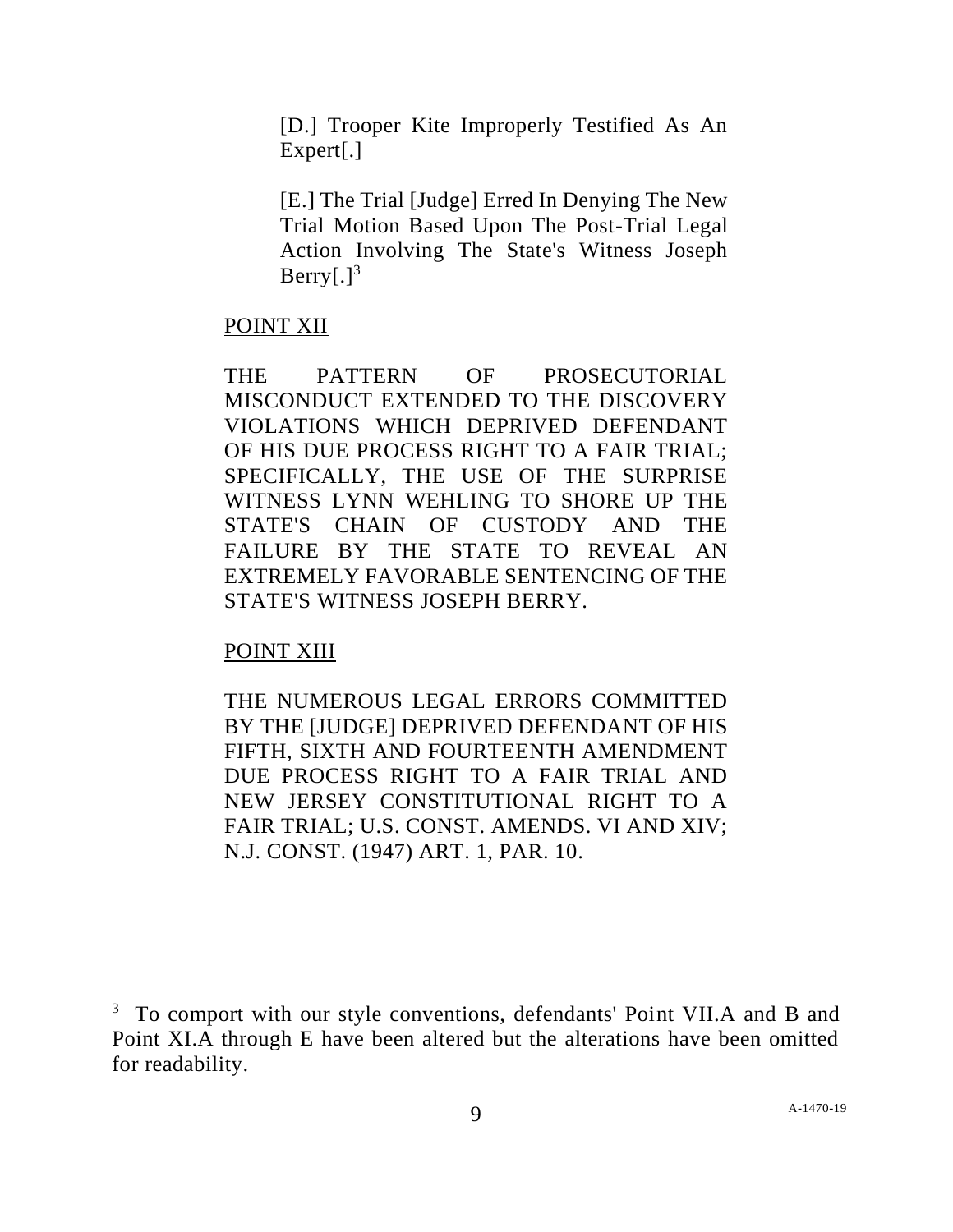Defendant argues that his Fifth Amendment privilege against selfincrimination was violated when Ehret testified on direct examination that he "interviewed [defendant]."

Defendant initially sought to suppress the statement he made to police as "fruit of the poisonous tree" of "the stop," which defendant argued was unconstitutional. At a status conference in July 2019, the parties indicated they were negotiating whether an edited version of the statement should be admitted into evidence. The State decided not to use the statement and did not introduce it into evidence at trial.

On direct examination, the assistant prosecutor asked Ehret if he did "anything else in relation to the case" on the day of defendant's arrest, and Ehret testified that he "interviewed" defendant. Defense counsel objected. The prosecutor stated that she instructed Ehret not to mention the interview and that she was "trying to get to the fact that he collected the evidence and did the currency seizure form." The trial judge sustained the objection, struck the remark, and instructed the jury to disregard it. Defendant moved for a mistrial, which the judge denied.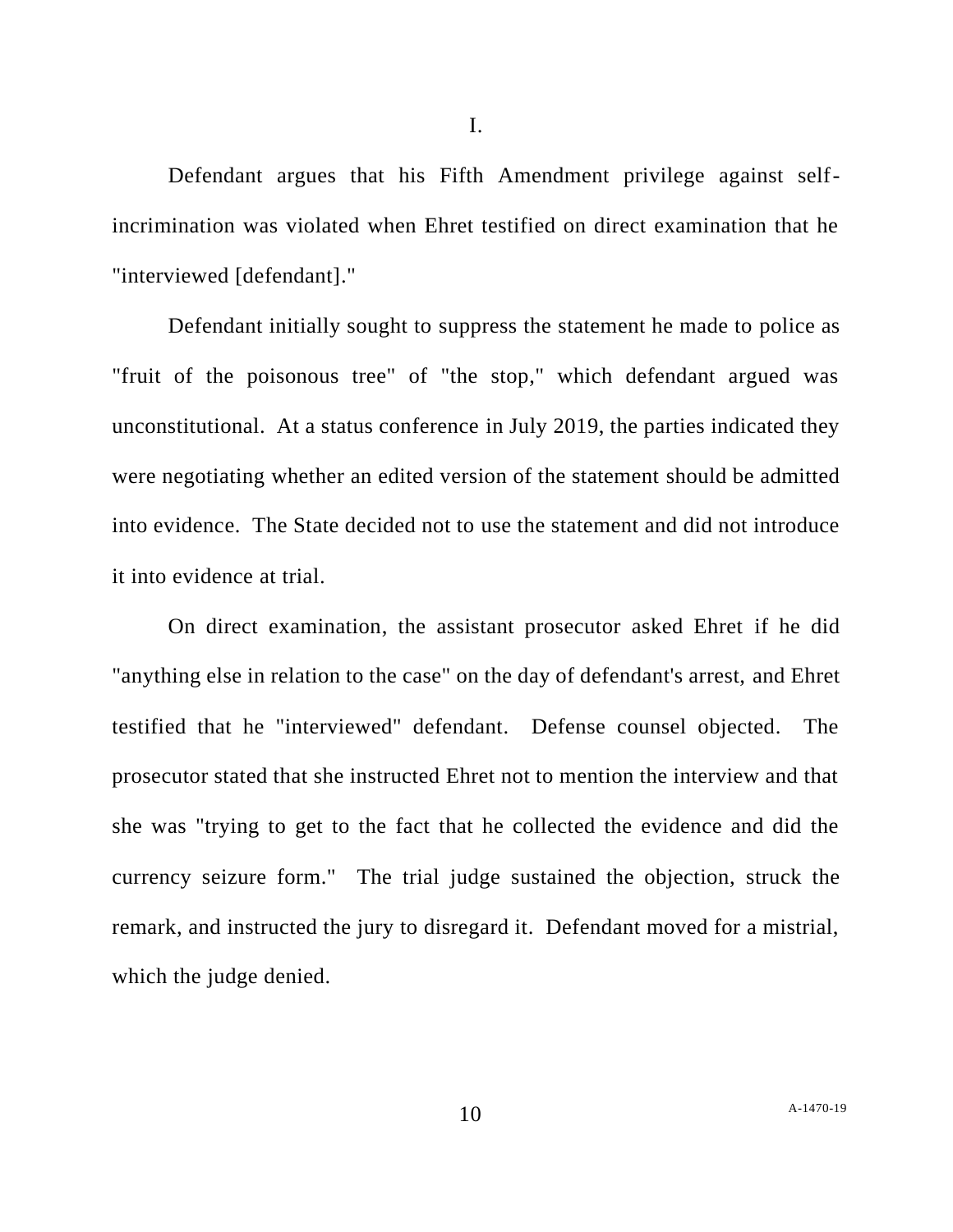An error that was brought to the trial judge's attention, like here, will not be ground for reversal if it was "harmless error." Willner v. Vertical Reality, Inc., 235 N.J. 65, 79 (2018). That is, "[a]ny error or omission shall be disregarded by the appellate court unless it is of such a nature as to have been clearly capable of producing an unjust result." R. 2:10-2. An error is clearly capable of producing an unjust result if it is "sufficient to raise a reasonable doubt as to whether [it] led the jury to a result it otherwise might not have reached." State v. Daniels, 182 N.J. 80, 95 (2004) (alteration in original) (quoting State v. Macon, 57 N.J. 325, 336 (1971)). "Therefore, [an] 'error must be evaluated in light of the overall strength of the State's case.'" State v. Trinidad, 241 N.J. 425, 451 (2020) (quoting State v. Sanchez-Medina, 231 N.J. 452, 468 (2018)). This is true even if the error is of constitutional dimension. Macon, 57 N.J. at 338.

The Fifth Amendment of the United States Constitution provides that "[n]o person . . . shall be compelled in any criminal case to be a witness against himself." U.S. Const. amend. V. "[T]his privilege against self-incrimination [is] applicable to the states, through the  $[F]$ ourteenth  $[A]$ mendment." State v. Hartley, 103 N.J. 252, 260 (1986). "Although we have no similar provision in our New Jersey Constitution, the privilege itself 'is firmly established as part of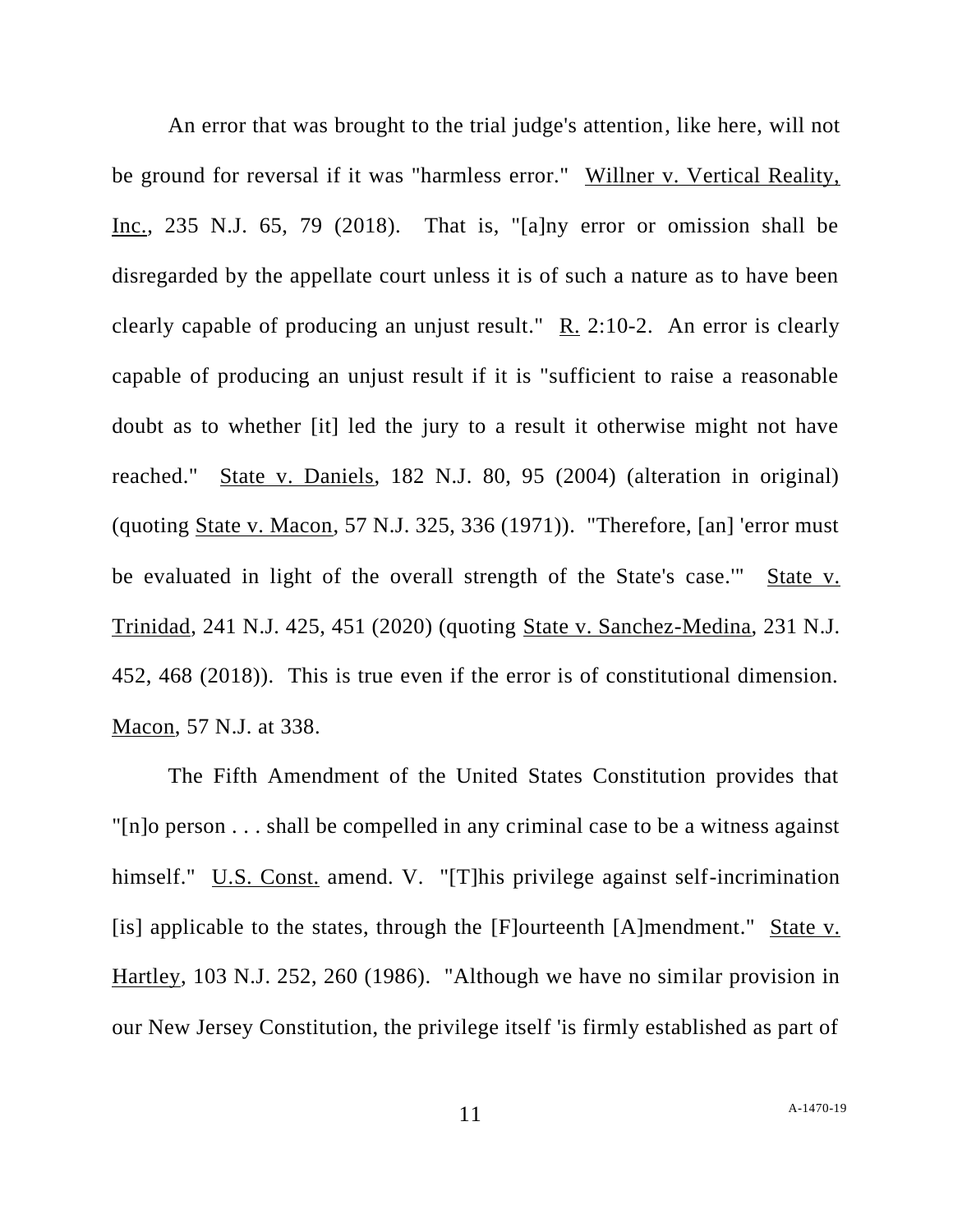the common law of New Jersey and has been incorporated into our Rules of Evidence.'" Ibid. (quoting In re Martin, 90 N.J. 295, 331 (1982)).

Here, Ehret's testimony did not violate defendant's right to remain silent. Defendant's statement itself was not admitted into evidence. The trial judge also issued a strong curative instruction, which defendant has not challenged on appeal. We presume that juries follow instructions. See State v. Herbert, 457 N.J. Super. 490, 503 (App. Div. 2019). Finally, even if the testimony was error, it was harmless. The testimony did not suggest that defendant had incriminated himself. Defendant himself offers no theory of how Ehret's comment was prejudicial.

#### II.

Defendant argues that the trial judge abused his discretion in determining the State adequately established a chain of custody for the evidence seized from the scene. He also contends that the judge "impermissibly favored the State by advising the prosecut[ion] how to shore up its evidentiary chain of custody."

"Whether the requisite chain of possession has been sufficiently established to justify admission of the exhibit is a matter committed to the discretion of the trial judge, and his determination will not be overturned in the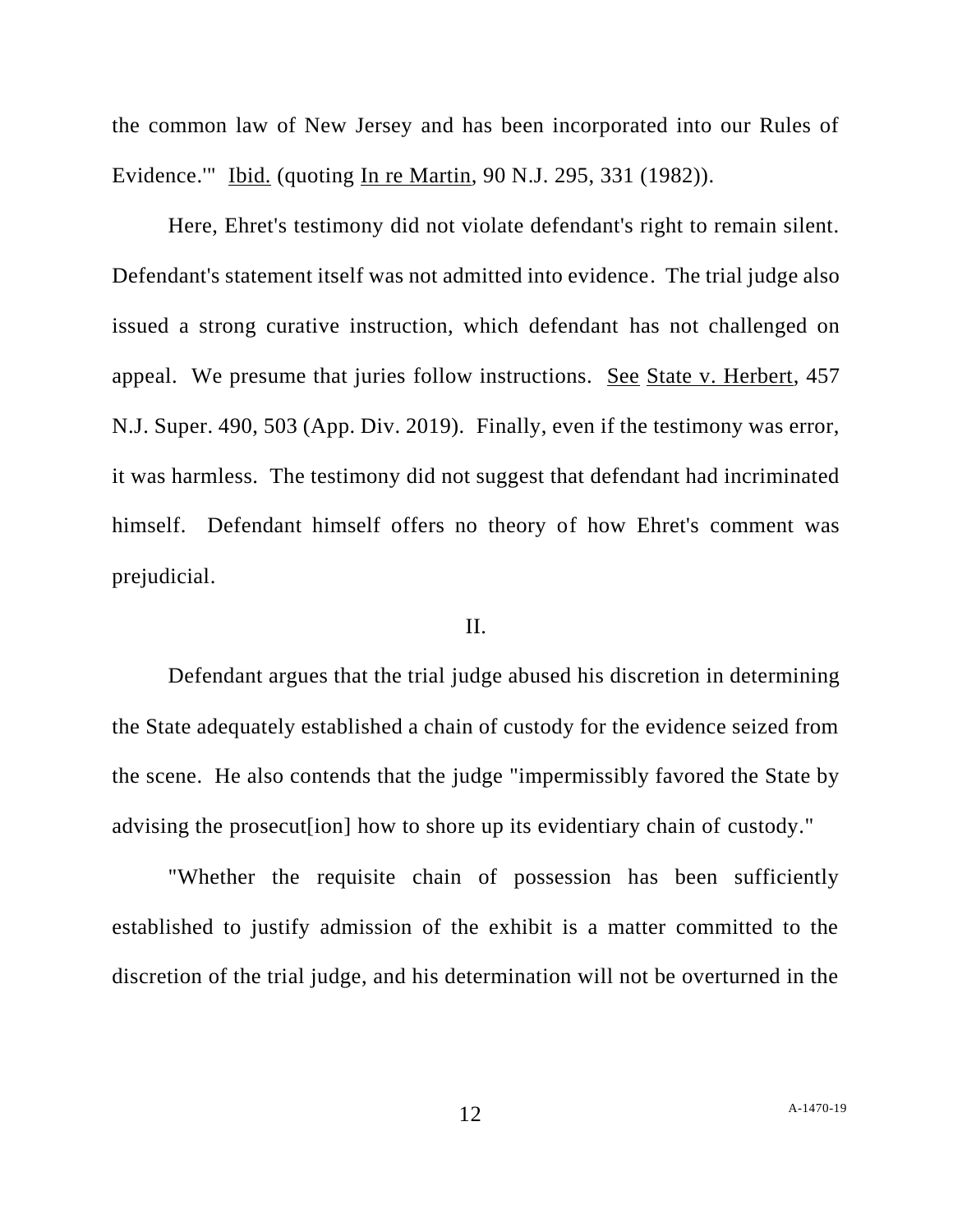absence of a clearly mistaken exercise thereof." State v. Brown, 99 N.J. Super. 22, 27 (App. Div. 1968).

On direct, Ehret was asked, "is that evidence that you delivered anywhere," referring to evidence taken from the scene. Ehret responded, "I didn't personally deliver it." Defense counsel asked on cross-examination:

> Q. And I believe you testified on direct examination that you didn't personally deliver the items to the Cumberland County Prosecutor's Office[] Evidence Unit; correct?

> > A. I don't recall that, sir.

Q. I believe you testified on direct examination just a few minutes ago that you didn't personally deliver it; is that fair?

A. Oh. Fair, sir.

He also testified that an "Evidence Submission Review" document he prepared for the Cumberland County Prosecutor's Office, "stating that I'm submitting the evidence," did not identify the State Police member or law enforcement agent who delivered the items to the county. Ehret did, however, testify that he brought the evidence from the scene to the Bridgeton State Police station and "packaged [it] there."

When the State sought to introduce the wax folds alleged to contain heroin, defense counsel objected that the State had failed to establish an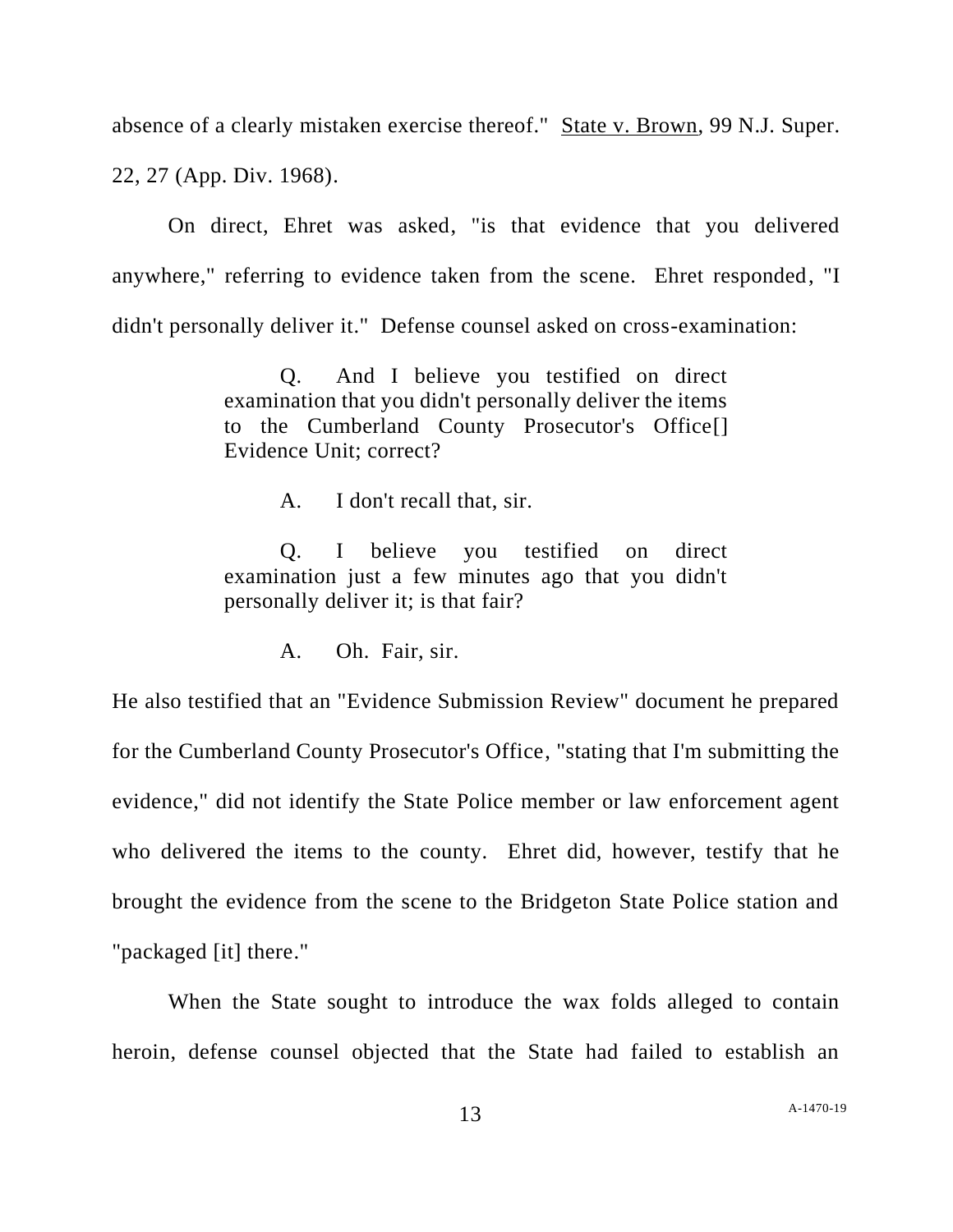uninterrupted chain of custody because it did not "identify who from the State Police brought all these items to the Cumberland County Prosecutor's Office." The judge stated that "defects in the chain of custody only go to the weight of the evidence, not to its admissibility, generally," but he ruled that the evidence could not be admitted until expert testimony established that it contained heroin.

Ronald Clouser, a detective in the Cumberland County Prosecutor's Office Evidence Unit, testified that he delivered the evidence from the Evidence Unit to a lab for testing on February 13, 2019, and back to the Evidence Unit after testing on March 19, 2019. The judge admitted evidence receipts documenting his deliveries into evidence. On cross-examination, Clouser was asked, "you don't know who or how the evidence was originally delivered to the Prosecutor's Office by the State Police; correct?" Clouser responded, "I'm sure I was there but as for who did it or when, I have to rely on documents."

After Clouser's testimony, the judge brought counsel to sidebar to discuss the chain of custody issue. Over defense counsel's objection, the judge told the prosecutor to look into a logbook for when the evidence was received.

The following day, the prosecutor sought to introduce an evidence locker log that had not been provided to the defense in discovery and to have Detective Wehling testify as to the role she played in the chain of custody. The log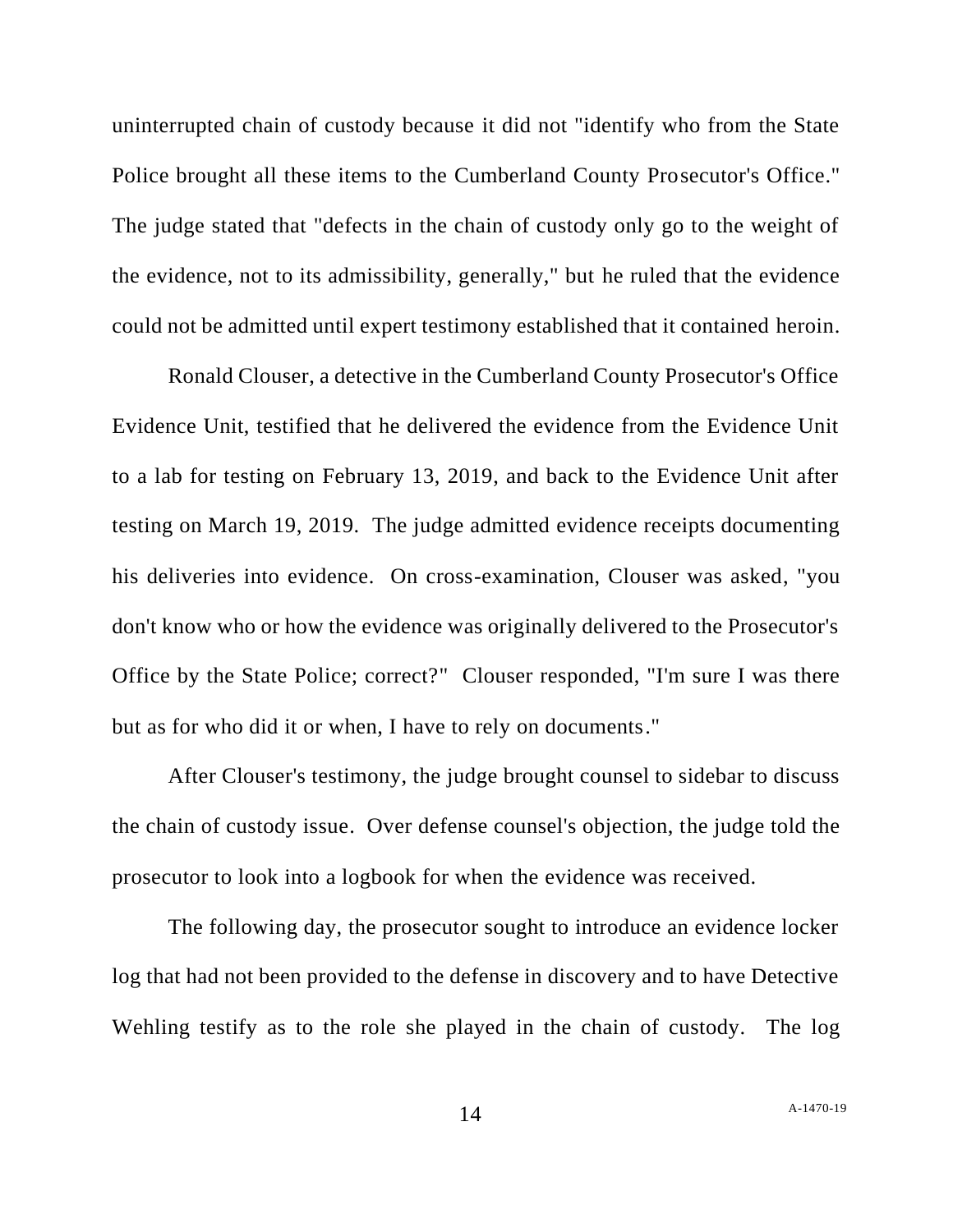contained an entry with Ehret's initials and "badge number" dated March 20, 2017, apparently indicating that Ehret "deliver[ed] the items to the Prosecutor's Office." Wehling was not on the State's original witness list but was named on a "property inventory report" dated March 21, 2017, which had been produced in discovery. Defense counsel objected and moved to bar Wehling's testimony and the log from evidence.

The judge ruled the evidence locker log inadmissible, reasoning that "the [d]efense predicated a large portion of its strategy upon the failure of production" of evidence concerning the chain of custody and that "it would be fundamentally unfair to the [d]efense to allow the Prosecution in the [eleventh] hour to plug the hole [in the chain of custody] with a document that, quite frankly, everybody should have known existed." However, the judge considered the logbook in determining that the evidence seized at the scene was admissible. He also permitted the admission of the property inventory report and allowed Wehling to testify. The judge reiterated that defects in the chain of custody go "to the weight of the evidence" and explained that his rulings would preserve defendant's argument that the State had failed to establish the narcotics in evidence were seized from defendant.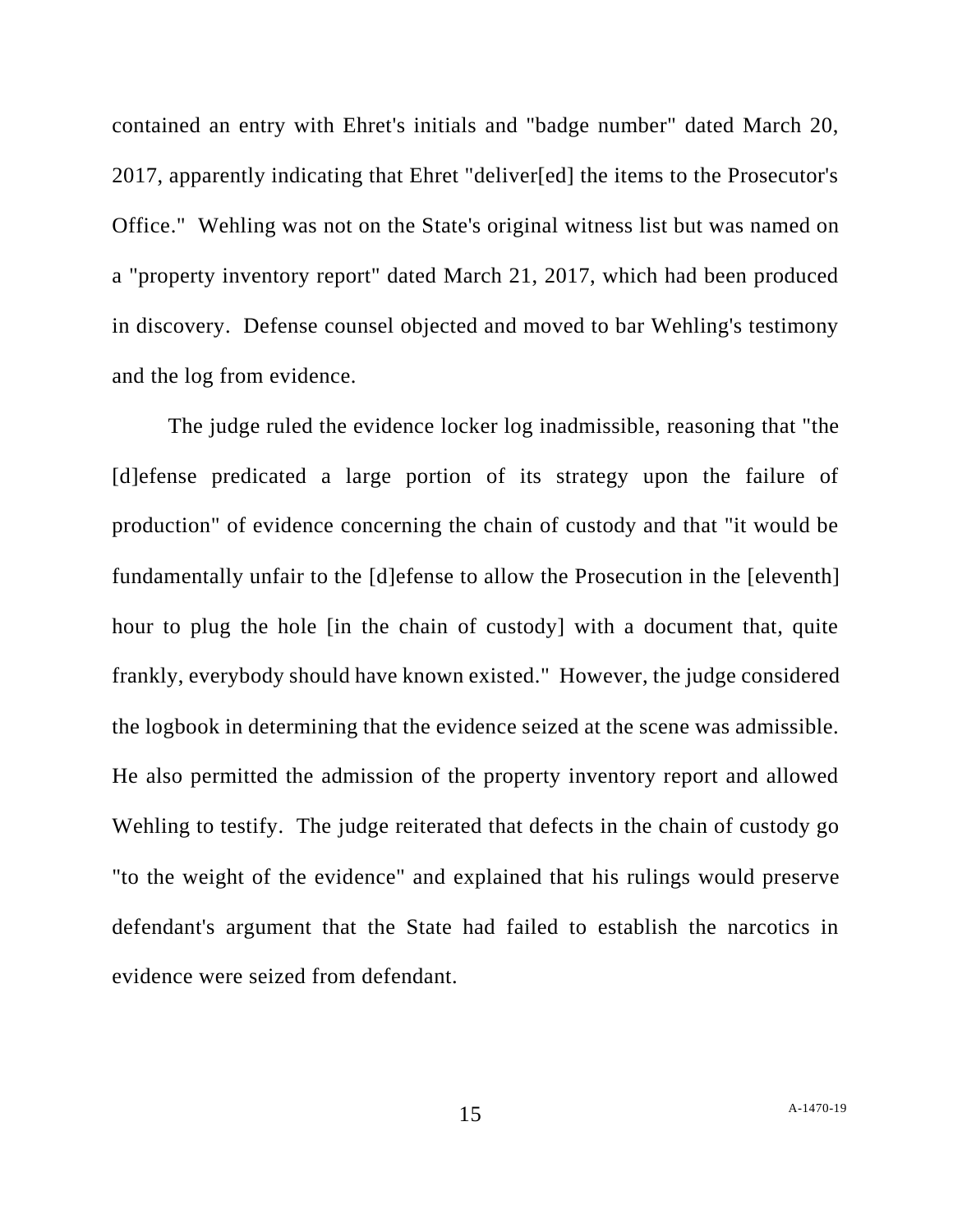Wehling testified that she transported the evidence from a "secured temporary locker at the Organized Crime Bureau headquarters" "to the Evidence Unit," which are both "within the Cumberland County Prosecutor's Office's organization," but at different locations. The evidence receipt documented the transfer listed on March 21, 2017, at approximately 9:13 a.m. It also stated, "contact recovered by Bridgeton Trooper" but did not "say which trooper or who it was provided by."

N.J.R.E. 901 provides that, "[t]o satisfy the requirement of authenticating or identifying an item of evidence, the proponent must present evidence sufficient to support a finding that the item is what its proponent claims." "A party introducing tangible evidence has the burden of laying a proper foundation for its admission. That foundation should include a showing of an uninterrupted chain of possession." State v. Brunson, 132 N.J. 377, 393 (1993). That is, "where the incriminating object has passed out of the possession of the original receiver and into the possession of others, the 'chain of possession' must be established to avoid any inference that there has been substitution or tampering." Brown, 99 N.J. Super. at 27.

However, "[w]hen the custodian is a State agency, the State is not obligated to negate every possibility of substitution or change in condition of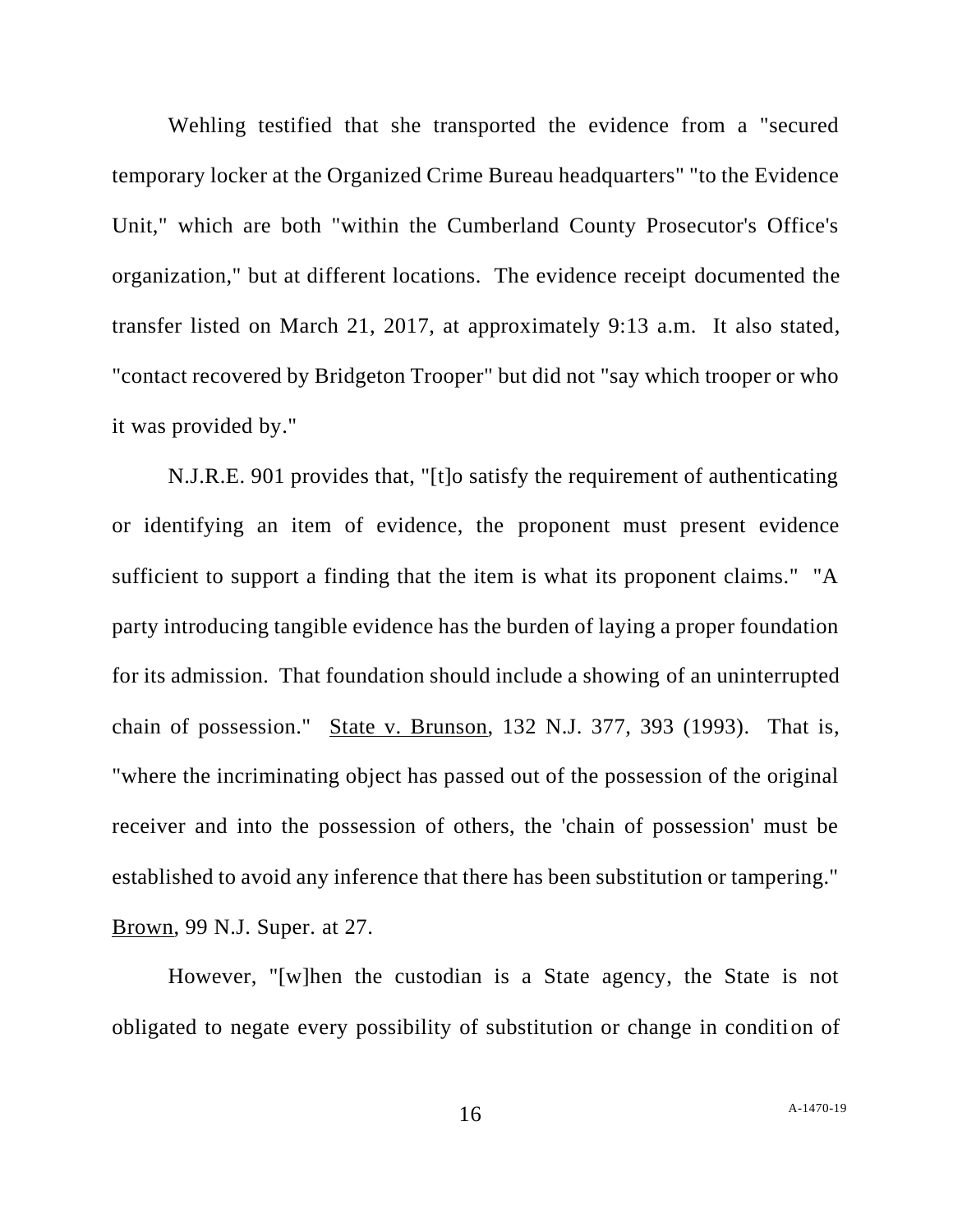the evidence." Brunson, 132 N.J. at 393. "Generally it is sufficient if the [judge] finds in reasonable probability that the evidence has not been changed in important respects, or is in substantially the same condition as when the crime was committed." Brown, 99 N.J. Super. at 28 (internal citations omitted). "Furthermore, a defect in the chain of custody goes to the weight, not the admissibility, of the evidence introduced." State v. Morton, 155 N.J. 383, 446- 47 (1998) (quoting United States v. Matta-Ballesteros, 71 F.3d 754, 769 (9th Cir. 1995)).

The State established that troopers Ehret, Falciani, and Kite collected the evidence on the evening of March 20, 2017. Ehret testified that he then brought the evidence to the Bridgeton police station. The State established that Wehling transported the evidence from a temporary evidence locker at the Organized Crime Bureau to the Evidence Unit the next morning at 9:13 a.m. Every transfer of possession from then on was accounted for.

The only arguable gap in the chain of custody was the transfer from one law enforcement location (the Bridgeton police station) to another (the temporary evidence locker) in the brief period between the evening of March 20 and the morning of March 21. The trial judge concluded that the evidence locker log, which appeared to indicate that Ehret delivered the evidence to the locker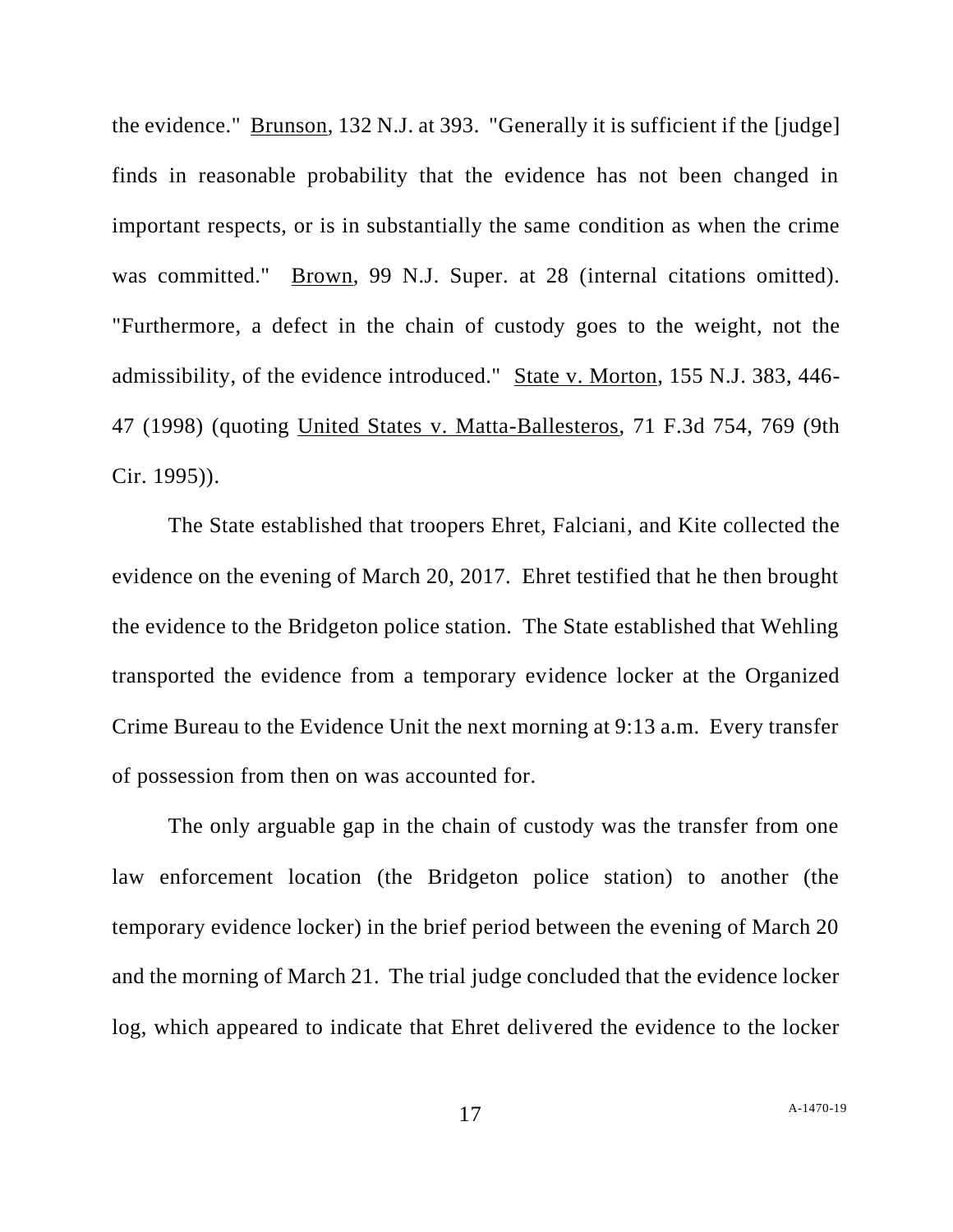on March 20, "fill[ed] the gap" sufficiently to admit the evidence, but that the log itself could not be admitted to "plug the hole" and "deprive the [d]efense of [its] argument" before the jury. Based on this record, there was a sufficient basis to find a reasonable probability that the evidence had not been substituted or tampered with.

Defendant also argues that the trial judge "impermissibly acted as an advocate for the State by advising the prosecut[ion] how to shore up its evidentiary chain of custody." Defense counsel raised chain of custody issues several times during trial, including, as the trial judge noted, before the State had the opportunity to completely develop the chain of custody as to a particular item. When the prosecutor produced the evidence locker log, the judge explained that he asked whether the State "maintain[ed] a log because" he assumed the State did. The judge explained that it was unusual for such "errors in production" to be "driving the trial," rather than resolved pretrial in "the normal process of fleshing out all of the discovery." The judge's explanation demonstrates that he was acting in the interest of judicial economy, not as an advocate.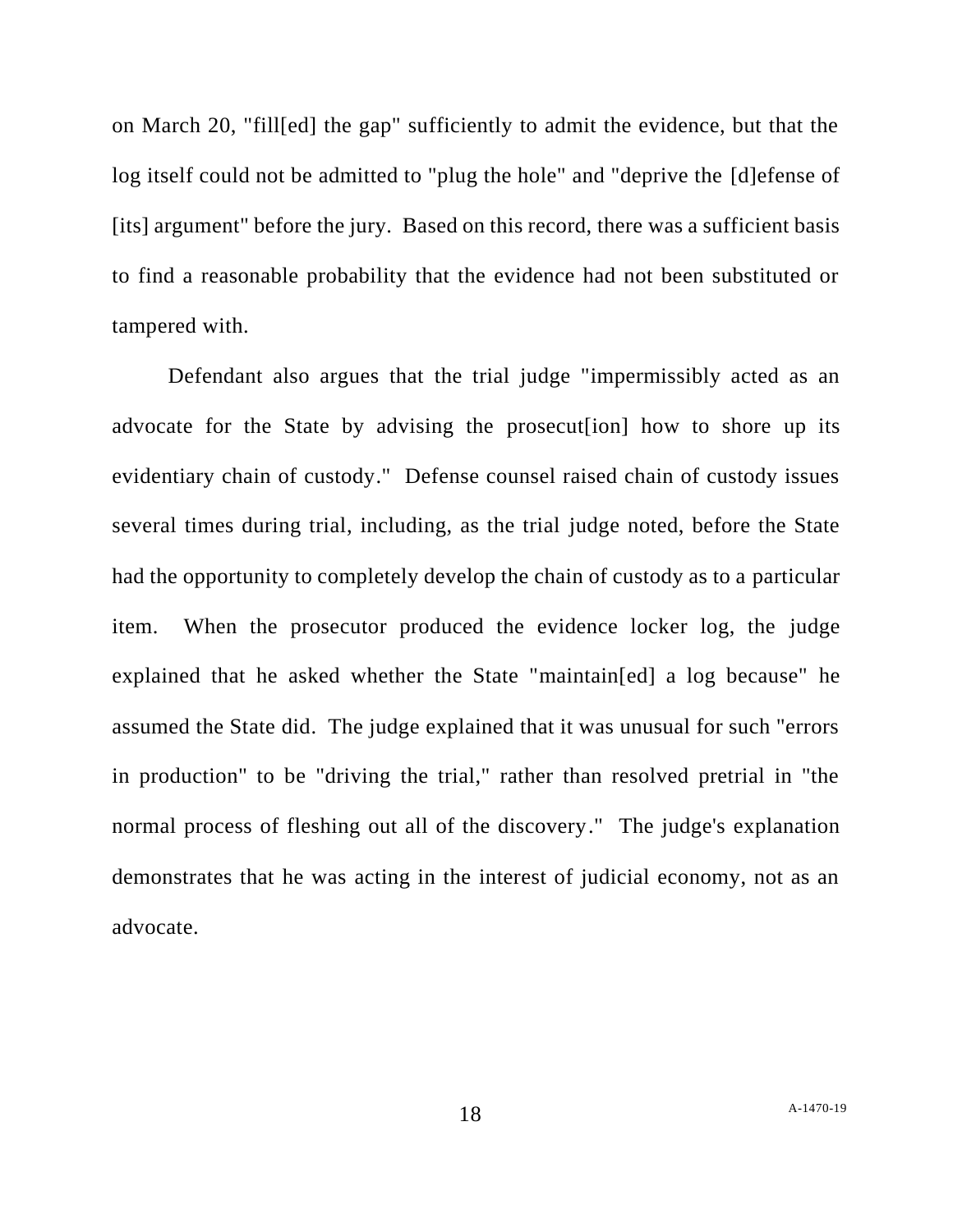III.

Defendant argues that the trial judge erred in denying his motion to suppress all evidence seized from his person and vehicle. He contends (1) police lacked a reasonable suspicion to initiate the stop of defendant's vehicle and (2) police lacked a reasonable basis to request consent to search defendant's vehicle.

When "reviewing a motion to suppress, an appellate court 'must uphold the factual findings underlying the trial [judge]'s decision so long as those findings are supported by sufficient credible evidence in the record.'" State v. Handy, 206 N.J. 39, 44 (2011) (quoting State v. Elders, 192 N.J. 224, 243 (2007)). Deference is given to credibility findings. State v. Hubbard, 222 N.J. 249, 264 (2015). We give deference to factual findings in recognition of the trial judge's "opportunity to hear and see the witnesses and to have the 'feel' of the case, which a reviewing court cannot enjoy." Elders, 192 N.J. at 244 (quoting State v. Johnson, 42 N.J. 146, 161 (1964)). However, legal conclusions to be drawn from those facts are reviewed de novo. State v. Smith, 212 N.J. 365, 387 (2012).

#### A.

Defendant contends that the trial judge erred in concluding that the troopers had reasonable suspicion to stop defendant because the judge "erred in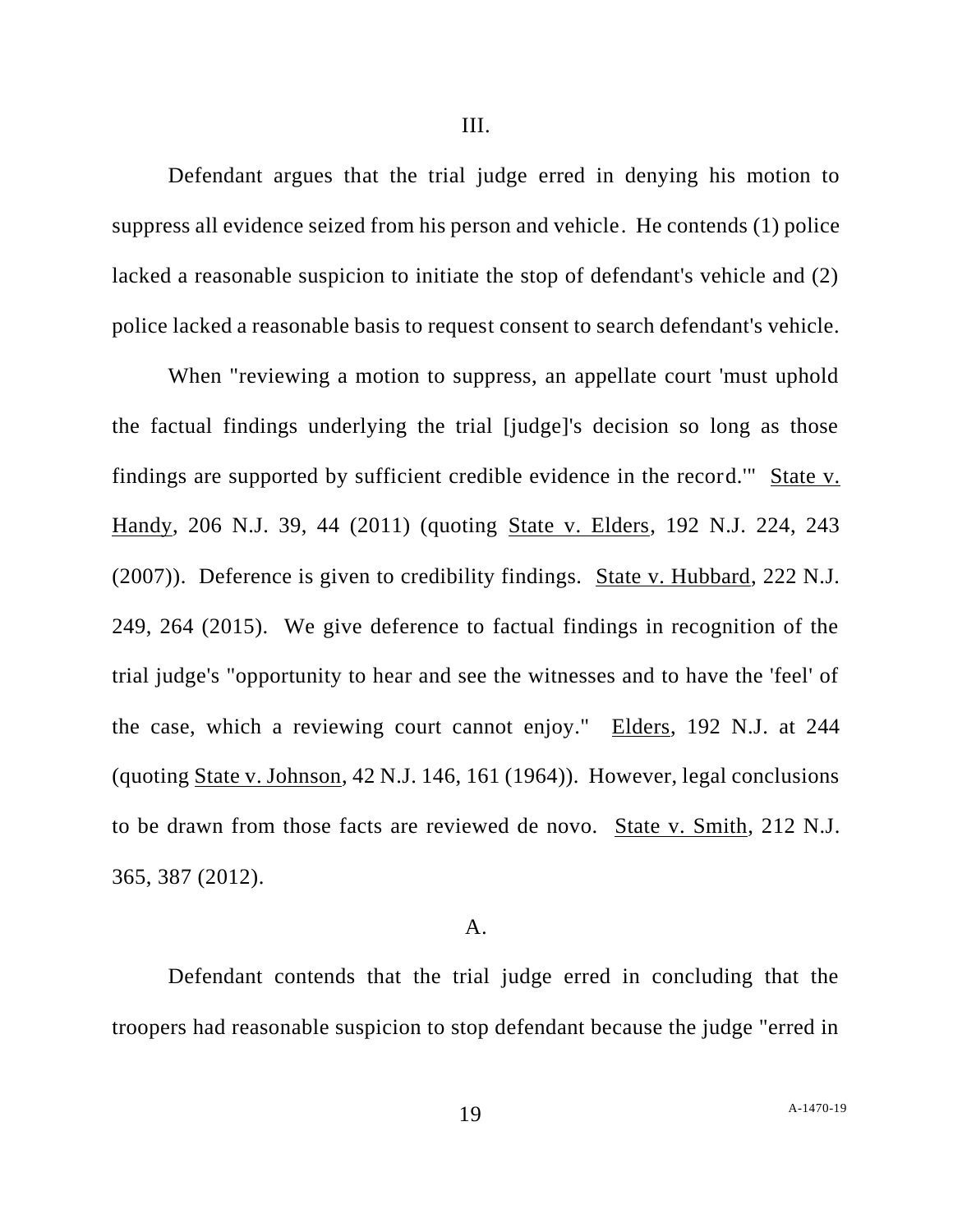finding Ehret credible." Defendant further asserts that Ehret "either testified falsely or created a false document to justify his investigation." Considering the cold record before us, we find this assertion unpersuasive. Ehret's explanation for the inaccuracy in his report was plausible and we defer to the trial judge's credibility findings.

To be lawful, the "stop of an automobile must be based on reasonable and articulable suspicion that an offense . . . has been or is being committed." State v. Carty, 170 N.J. 632, 639-40 (2002). The State bears the burden of showing that the stop was "based on specific and articulable facts which, taken together with rational inferences from those facts, give rise to a reasonable suspicion of criminal activity." State v. Alessi, 240 N.J. 501, 518 (2020) (quoting State v. Mann, 203 N.J. 328, 338 (2010)). Judges "evaluate the totality of the circumstances to determine whether an officer had a reasonable suspicion that justified an investigatory stop." Ibid. In that analysis, weight is given to "the officer's knowledge and experience," and the "rational inferences that could be drawn from the facts objectively and reasonably viewed in light of the officer's expertise." State v. Todd, 355 N.J. Super. 132, 137-38 (App. Div. 2002) (quoting State v. Arthur, 149 N.J. 1, 10-11 (1997)). If the State cannot meet its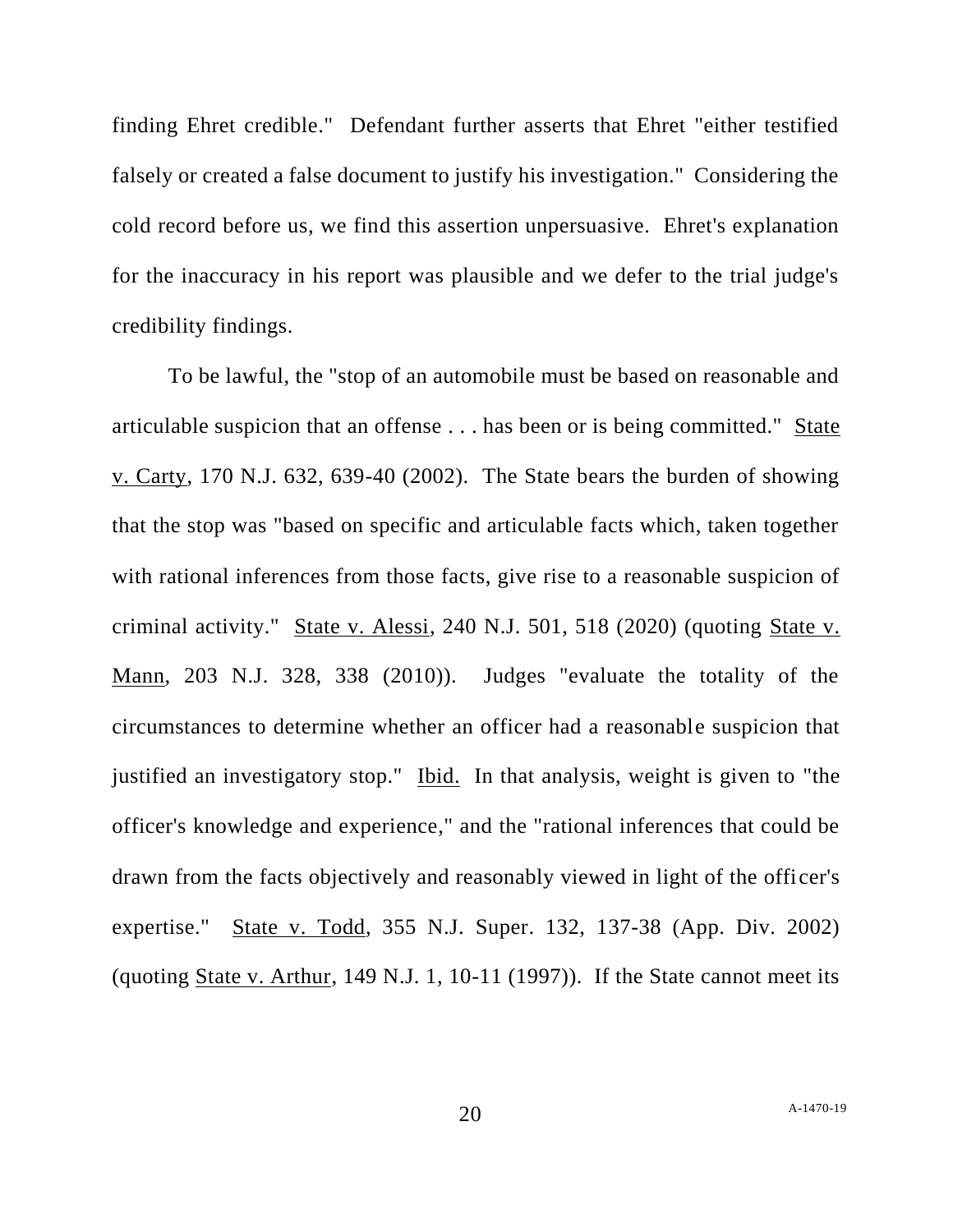burden, evidence obtained through the stop must be suppressed. Mann, 203 N.J. at 339.

At the hearing on defendant's suppression motion, the judge heard testimony from Ehret on the circumstances leading to defendant's arrest. In an "Investigation Report" written on April 13, 2017, twenty-four days after defendant's arrest, Ehret stated that when he and the other troopers first saw defendant driving the blue minivan, they "were able to identify [defendant] from interactions with him during previous narcotics investigations." However, during the hearing, Ehret testified that he had never personally interacted with defendant.

After identifying defendant and watching him pull into a gas station, Ehret observed "a brief conversation" and an exchange of money and items between defendant and the person later identified as Berry. Ehret testified that he "determined it to be a hand-to-hand narcotics transaction" based on his experience "from previous narcotics investigations." Ehret had been a State Trooper for four years, and before that, had "worked on a Drug Task Force" in the Cape May County Prosecutor's Office.

Defense counsel moved to suppress the evidence. The judge denied the suppression motion and found that Ehret testified credibly. Moreover, "even if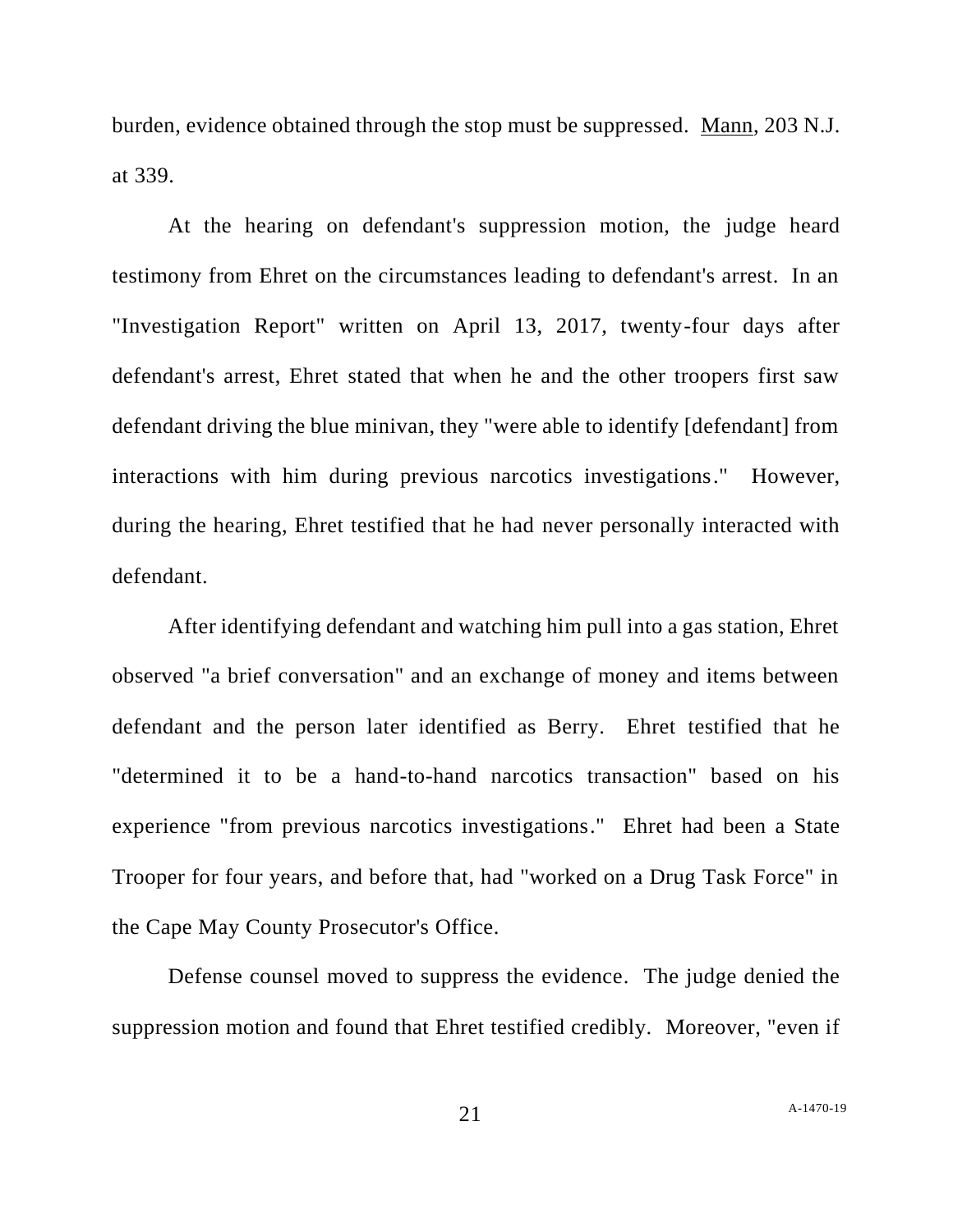he [had not recognized defendant,] he could follow that vehicle . . . . He doesn't require reasonable articulable suspicion to view things that are in public. He can view them. He didn't stop the vehicle; [the troopers] didn't pull the vehicle over. They were making observations." Nevertheless, the judge found that the troopers "did recognize [defendant], which heightened their suspicion."

The judge concluded that Ehret's recognition of the hand-to-hand as a drug transaction "created a sufficient basis to approach the vehicles." This quickly became probable cause to arrest all parties to the transaction when Falciani "observed CDS in plain view on [Berry's] lap."

The judge did not err in concluding that the troopers had a reasonable suspicion to stop the vehicles. The circumstances here—Ehret's recognition of the exchange between defendant and Berry as a hand-to-hand drug transaction based on his experience, combined with second-hand information that defendant was involved in selling narcotics<sup>4</sup>—are comparable to cases in which an officer was found to have reasonable suspicion that a defendant was engaging in a drug transaction based on observation of a hand-to-hand transaction in an area of high drug activity. See State v. Ramos, 282 N.J. Super. 19, 21-22 (App. Div. 1995).

<sup>&</sup>lt;sup>4</sup> Hearsay can be considered when determining whether an officer had sufficient cause for a search or seizure in the Fourth Amendment context. State v. Brown, 170 N.J. 138, 157 (2000).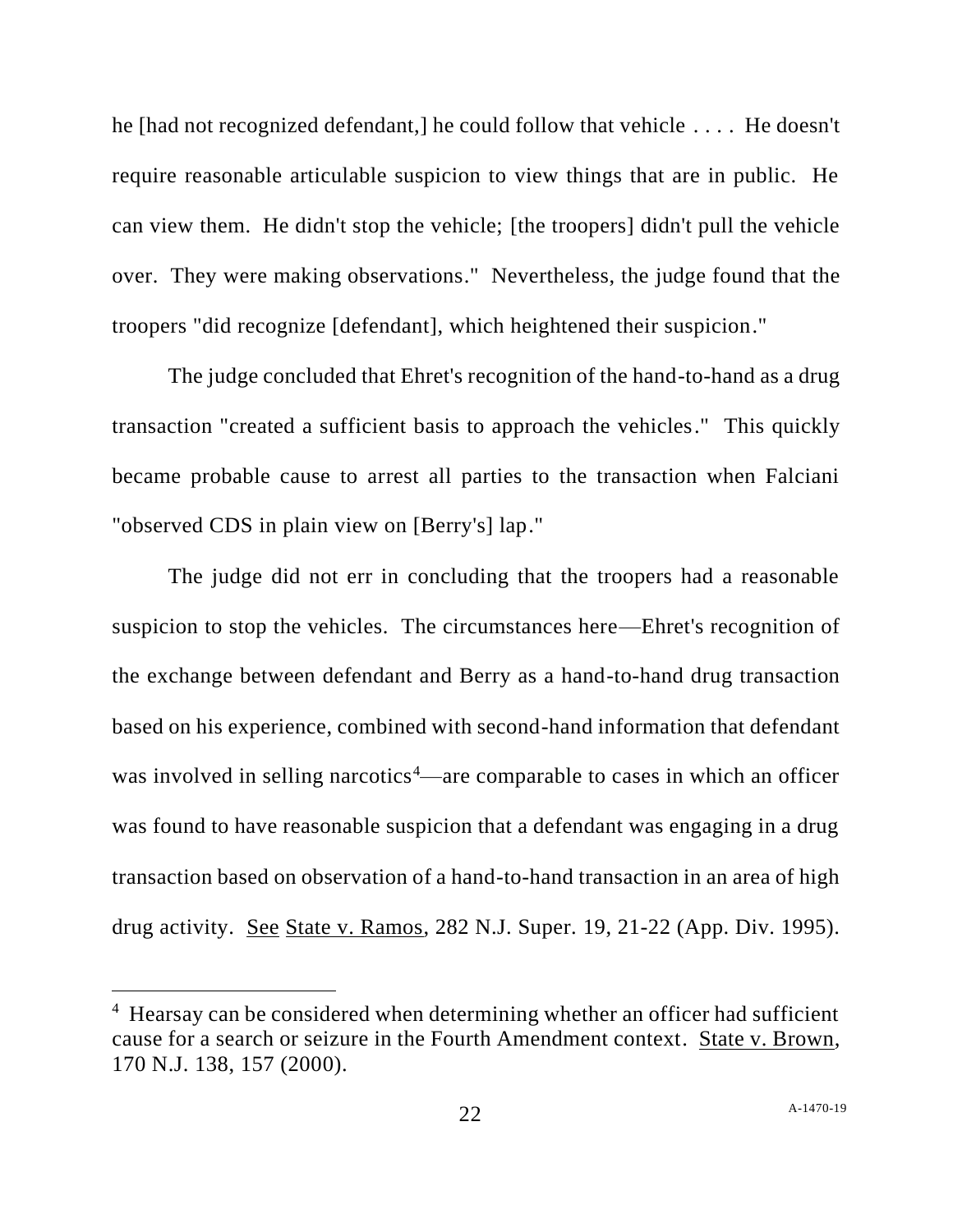We therefore conclude that the State met its burden and the troopers had reasonable suspicion to justify an investigatory stop.

#### B.

Defendant contends that his consent was invalid because the troopers "did not make any inquiries or investigation as to the owner of the vehicle, or whether defendant was authorized to consent to search." And he further contends that his consent was coerced. But there is no evidence to suggest the troopers coerced his consent or needed to inquire as to the owner of the vehicle. We, therefore, disagree.

"[C]onsent searches . . . are afforded a higher level of scrutiny" under the New Jersey Constitution than under the Federal Constitution. Carty, 170 N.J. at 639. "[A]ny consent given by an individual to a police officer to conduct a warrantless search must be given knowingly and voluntarily." Ibid. Additionally, our Supreme Court has held that a police officer must have cause to seek consent to search a vehicle "following a lawful stop of a motor vehicle." Id. at 647. Specifically, an officer must have a "reasonable and articulable suspicion" of criminal wrongdoing, not merely of a traffic violation, to request consent to search. Ibid. "A suspicionless consent search shall be deemed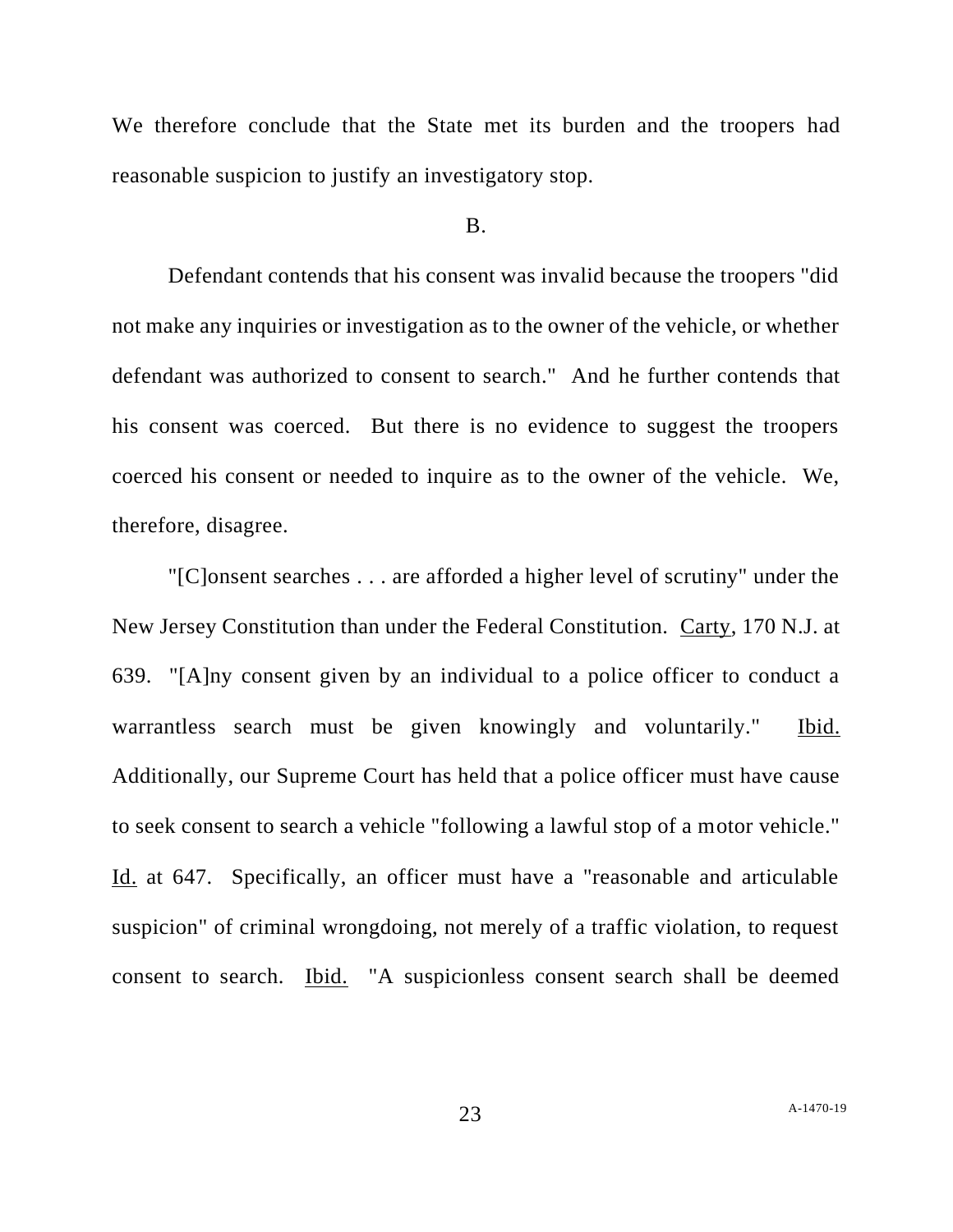unconstitutional whether it preceded or followed completion of the lawful traffic stop." Ibid.

Defendant's arguments fail for two reasons. "Ordinarily a driver has the authority to consent to the search of the vehicle unless there is evidence that suggests he/she does not have control over the vehicle." State v. Montesano, 298 N.J. Super. 597, 611 (App. Div. 1997). There was no such evidence when defendant consented to the search. Therefore, there were no grounds for the troopers to inquire to the ownership of the vehicle. And, while defendant was "under arrest and handcuffed," the fact that a defendant was detained when he consented to a search does not alone vitiate voluntary consent. See State v. Cancel, 256 N.J. Super. 430, 434 (App. Div. 1992) (holding the "[d]efendant's consent was voluntary, i.e., it was the result of a free (albeit discomfiting) choice, even though it was given while she was detained against her will").

Even if the court erred by not suppressing evidence obtained in the search of the vehicle, this error would be harmless. Count three against defendant, pertaining to marijuana found in the minivan, was dropped. Myers, not defendant, was tried for possessing the cocaine found in the cigarette package located in the back seat of the minivan. Defendant was not tried on any charges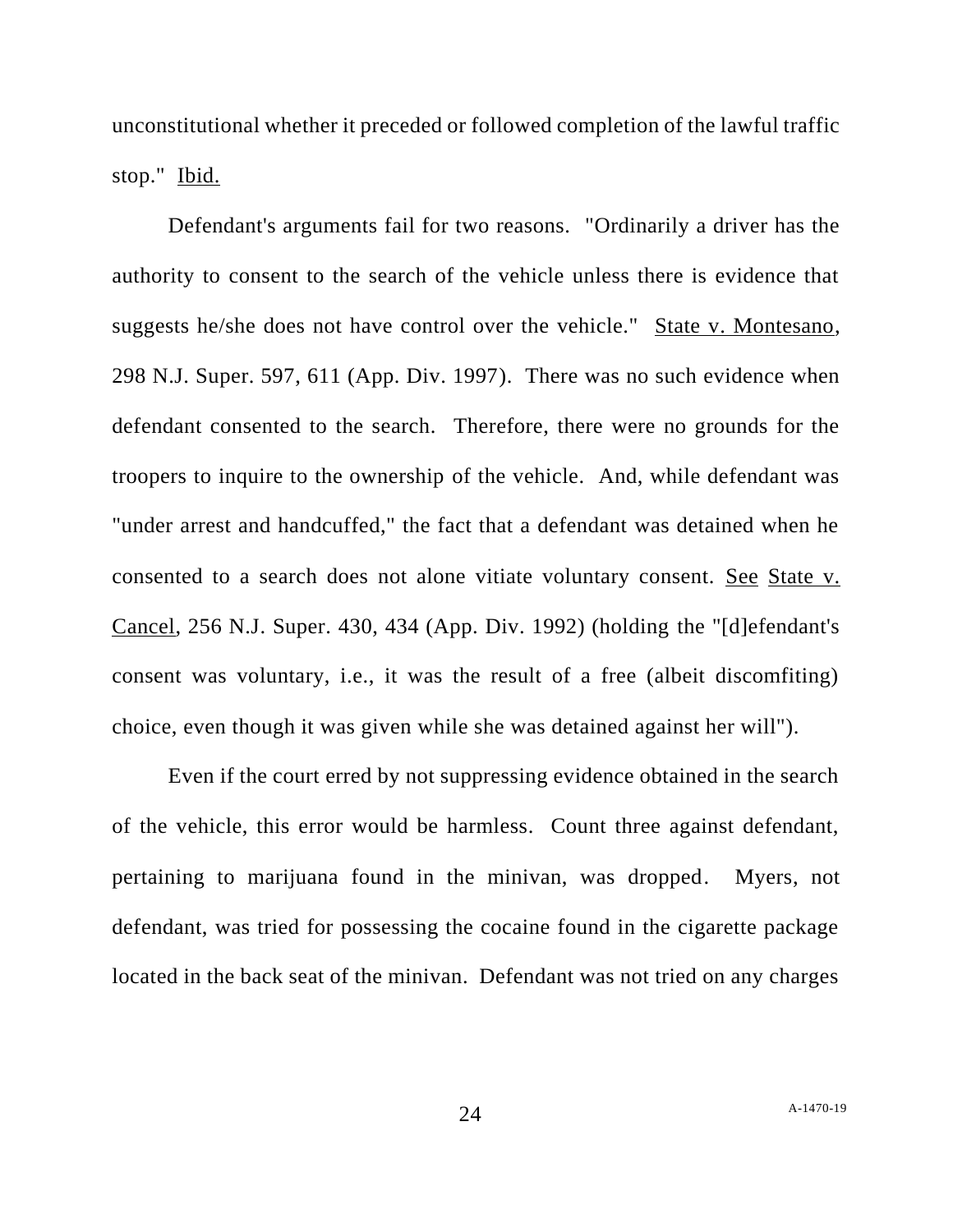pertaining to drugs found in the search of the minivan, rather, he was tried for possessing the drugs found on his and Berry's persons incident to their arrests.

#### IV.

Defendant argues that there are three instances of witnesses testifying to his prior bad acts that deprived him of a fair trial. And while the trial judge gave curative or limiting instructions to the jury, defendant contends these instructions could not cure the prejudice arising from the improper testimony. But, as defendant recognizes, each of these instances were followed with a curative or limiting instruction. Save for the third instance, the curative instructions properly limited what the jury could consider. And as to the third instance, the error—in light of the overwhelming evidence—was harmless.

"Trial court decisions concerning the admission of other-crimes evidence should be afforded 'great deference,' and will be reversed only in light of a 'clear error of judgment." State v. Gillispie, 208 N.J. 59, 84 (2011) (quoting State v. Barden, 195 N.J. 375, 390-91 (2008)). Furthermore, the admission of othercrimes evidence will be harmless where there is "overwhelming proof . . . of [the] defendant['s] guilt, independent of the other-crimes evidence." Id. at 93.

Under N.J.R.E. 404(b)(1), "evidence of other crimes, wrongs, or acts is not admissible to prove a person's disposition in order to show that on a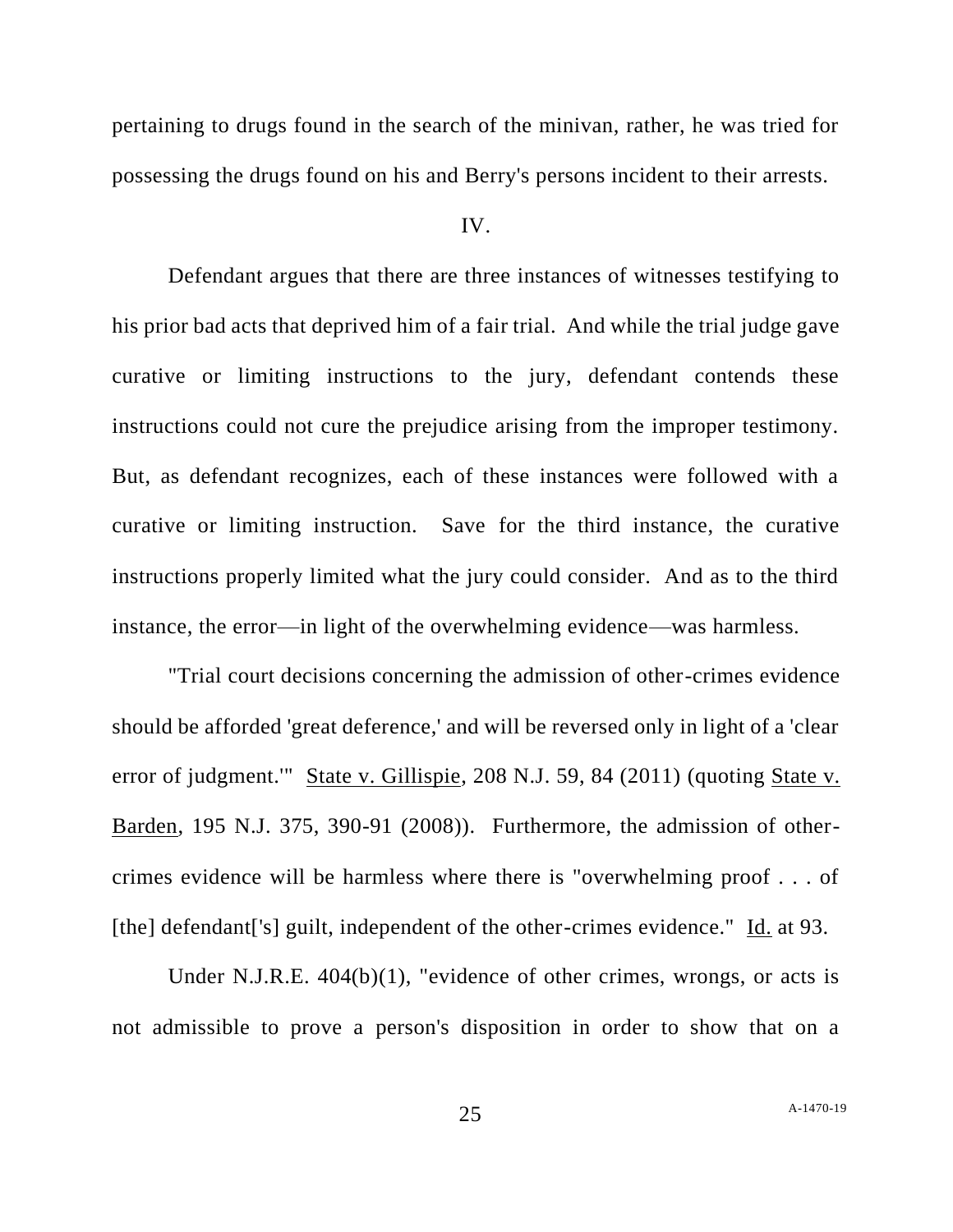particular occasion the person acted in conformity with such disposition." "The underlying danger of admitting other-crime evidence is that the jury may convict the defendant because he is 'a bad person in general.'" State v. Cofield, 127 N.J. 328, 336 (1992) (internal quotation marks omitted) (quoting State v. Gibbons, 105 N.J. 67, 77 (1987)). Such evidence "may be admitted for other purposes, such as proof of motive, opportunity, intent, preparation, plan, knowledge, identity, or absence of mistake or accident when such matters are relevant to a material issue in dispute." N.J.R.E. 404(b)(2). However, our Supreme Court has emphasized that trial judges must give clear jury instructions that "explain precisely the permitted and prohibited purposes of the evidence, with sufficient reference to the factual context of the case to enable the jury to comprehend and appreciate the fine distinction to which it is required to adhere." Gillispie, 208 N.J. at 92 (quoting Cofield, 127 N.J. at 341).

In Cofield, the Court established a four-part test governing the admission of other-crimes evidence. 127 N.J. at 338. To be admissible:

> 1. The evidence of the other crime must be admissible as relevant to a material issue;

> 2. It must be similar in kind and reasonably close in time to the offense charged;

> 3. The evidence of the other crime must be clear and convincing; and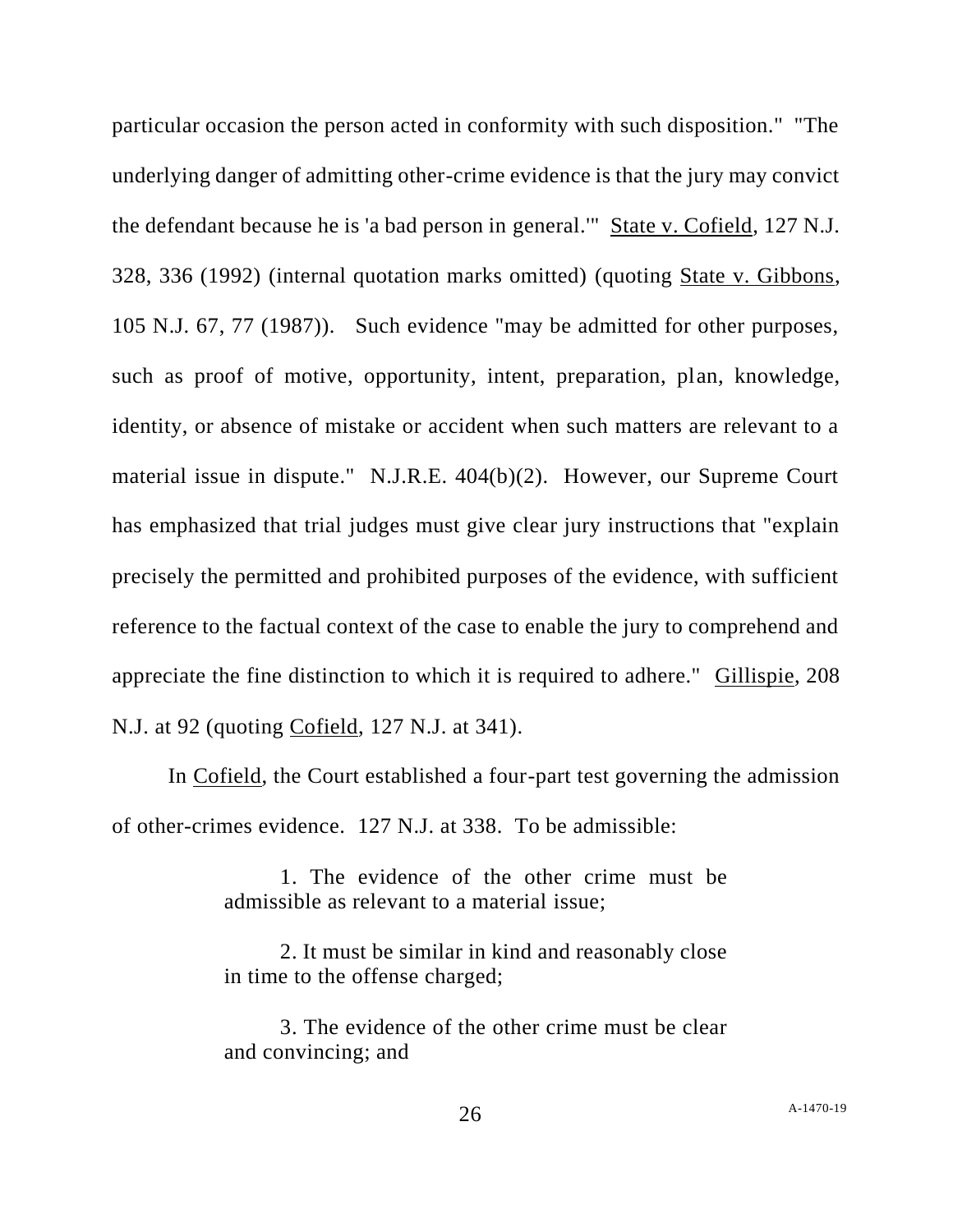4. The probative value of the evidence must not be outweighed by its apparent prejudice.

### [Ibid.]

Defendant identifies three instances where other-crimes testimony was introduced but then later limited by the judge.

### A.

During cross-examination, defense counsel elicited testimony from Ehret that he had received information from other people "about [defendant] being involved in other narcotics investigations." Ehret's police report had stated that the troopers were "able to identify [defendant] from interactions with him during previous narcotics investigations." In fact, Ehret had never interacted with defendant, and had only received the aforementioned second-hand information. Ehret had no knowledge of defendant ever being arrested in connection with a prior narcotics investigation.

On redirect examination, the prosecutor asked Ehret about the "mistake" in his report. Specifically, the prosecutor asked Ehret "[w]hat sort of information did you get about [defendant] before you encountered him," and Ehret responded "[t]hat he was dealing narcotics." The trial judge interjected, called a sidebar, and stated, "there should have been an objection," explaining that he was concerned about "evidence of prior criminal activity." The judge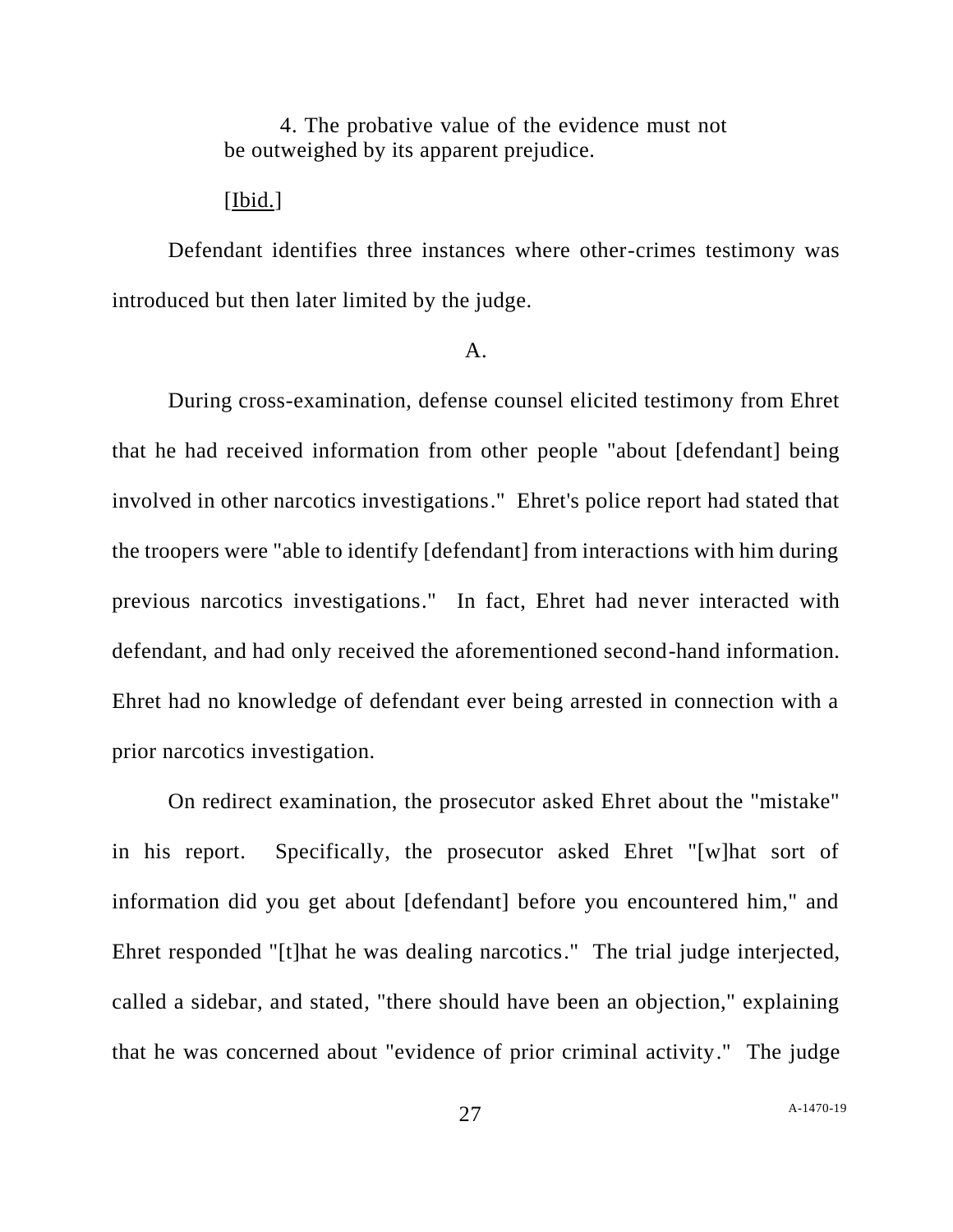then instructed the jury that it could not "consider that testimony as evidence that anybody committed any offenses in this case" and that there was "no evidence . . . about anything prior," but that the jury could consider the testimony in relation to whether Ehret was truthful about his report. The judge also stated that the jury could not consider the testimony because it was "hearsay," explaining "[n]obody's tested that information."

The trial judge appropriately held the testimony inadmissible except for a narrow, permissible purpose and instructed the jury accordingly. Defendant alleges no error in the judge's immediate intervention and instruction to the jury. As a general matter, "[t]hat the jury will follow the instructions given is presumed." State v. Loftin, 146 N.J. 295, 390 (1996).

Furthermore, defendant's own attorney elicited similar testimony from Ehret as part of a trial strategy to attack his credibility. "[T]rial errors that 'were induced, encouraged or acquiesced in or consented to by defense counsel ordinarily are not a basis for reversal.'" State v. A.R., 213 N.J. 542, 561 (2013) (quoting State v. Corsaro, 107 N.J. 339, 345 (1987)).

#### B.

During Kite's cross-examination by co-defendant Myers's counsel, Myers's counsel "opened the door" to prior knowledge of criminal activity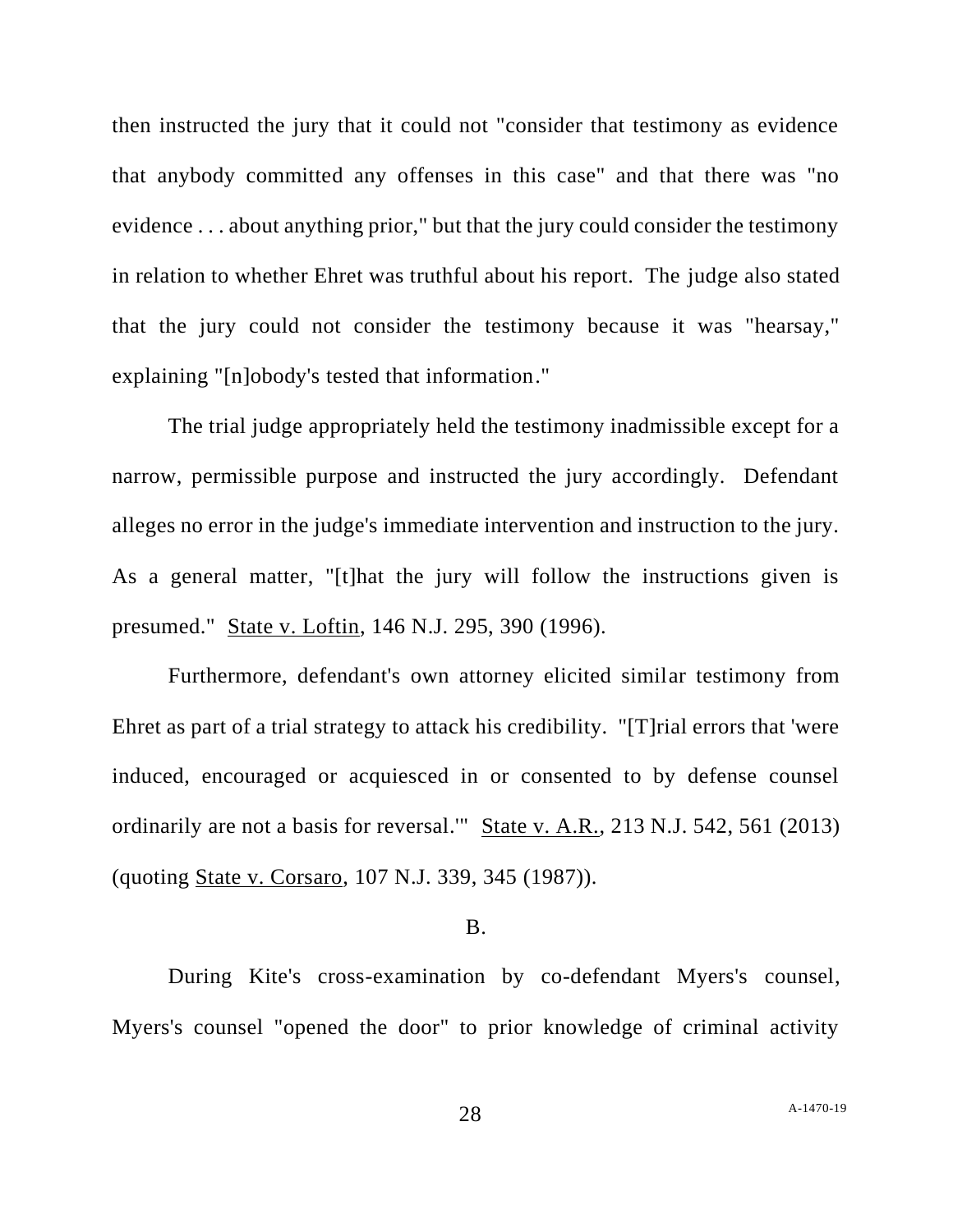concerning the blue minivan. Before engaging too far, the prosecutor objected, and the judge held a sidebar to address the issue. The judge gave a curative instruction explaining that Kite's testimony about the blue minivan was "not evidence in this case . . . that these gentlemen did anything wrong" and that, as with Ehret's testimony, the jury could only consider it to "explain<sup>[]</sup> the officers' conduct," i.e., "[w]hy were they looking at this van."

Defendant argues that the testimony was "very prejudicial," but does not specify any particular error in the judge's instruction. Defendant argues that "due to the sheer number of limiting instructions, their effectiveness was greatly diminished." Our Supreme Court has said that, in the context of admitting other crimes evidence, repeating the limiting instruction is the "better practice." State v. Blakney, 189 N.J. 88, 93 (2006). It has also "consistently stressed the importance of immediacy and specificity" in curative instructions and explained that "a single curative instruction may not be sufficient to cure the prejudice resulting from cumulative errors at trial." State v. Vallejo, 198 N.J. 122, 135-36 (2009). Thus, it was not only sufficient, but necessary for the trial judge to give a separate curative instruction immediately after each instance of othercrime testimony.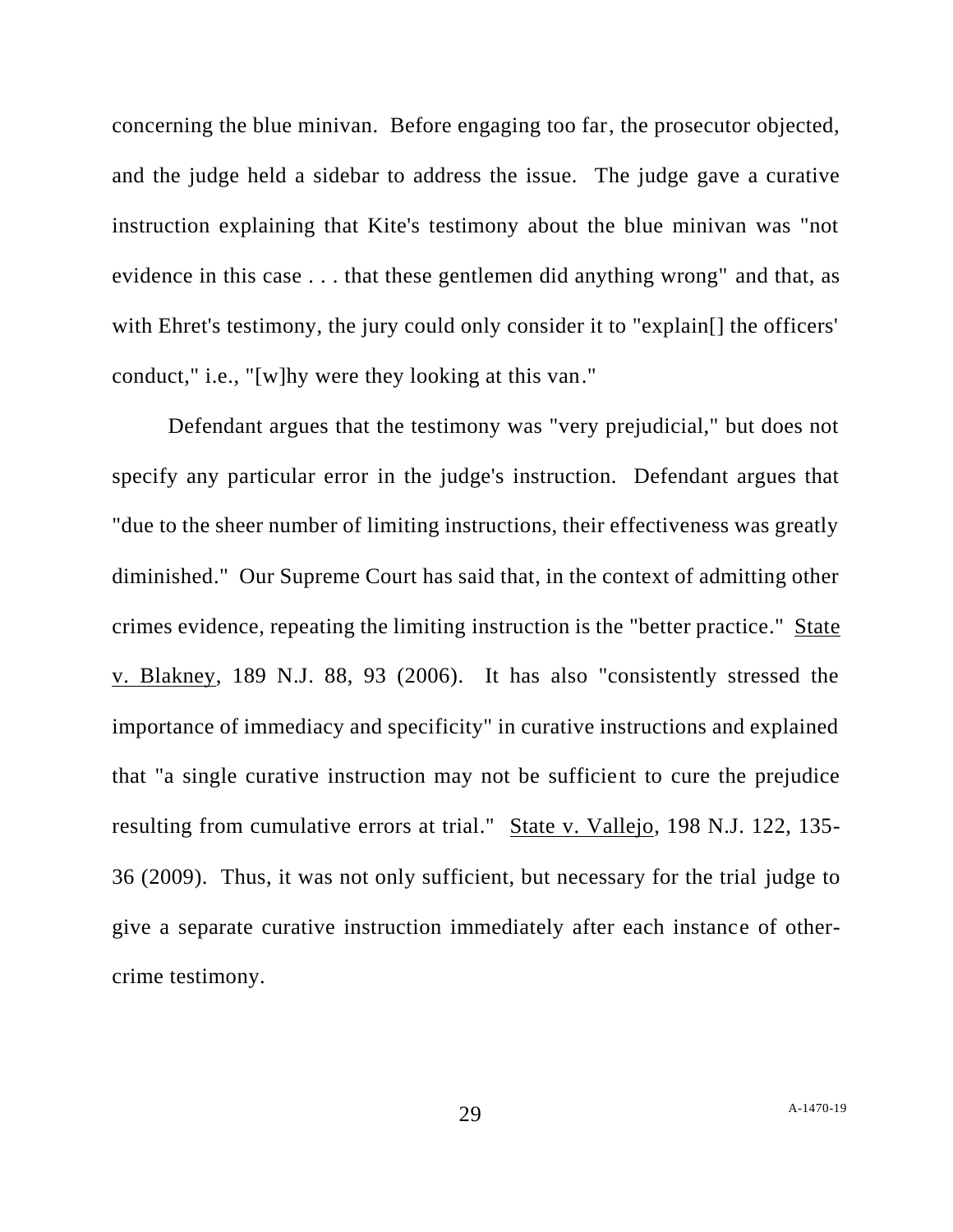C.

On redirect examination of Berry, the prosecutor elicited testimony that Berry had bought drugs from defendant previously. Defendant moved for a mistrial. The trial judge denied the motion but decided to "conduct a 104 Hearing [to] re-examine whether . . . to exclude the entire statement." Considering the Cofield factors, the judge reiterated that Berry's statement "tend[ed] to prove identity" and could be considered on that basis. The judge also reasoned that Berry's statement "was not subject to court review prior to being offered to the jury" and that, under those circumstances, "it might be more effective . . . to indicate how [the jury] could consider it," rather than instructing the jury to disregard it entirely.

Defendant argues that admitting Berry's statement to prove identity "ma[de] no sense, as identity was not an issue in this case" and that "any jury would have" considered the testimony as demonstrating a propensity to commit an offense. As defendant explains in his brief, "[t]here was no question that the individual who was arrested at the scene for allegedly selling drugs to Berry on March 20, 2017, was defendant." A limiting instruction regarding other-crimes evidence must "enable the jury to comprehend and appreciate the fine distinction to which it is required to adhere." Gillispie, 208 N.J. at 92 (quoting Cofield,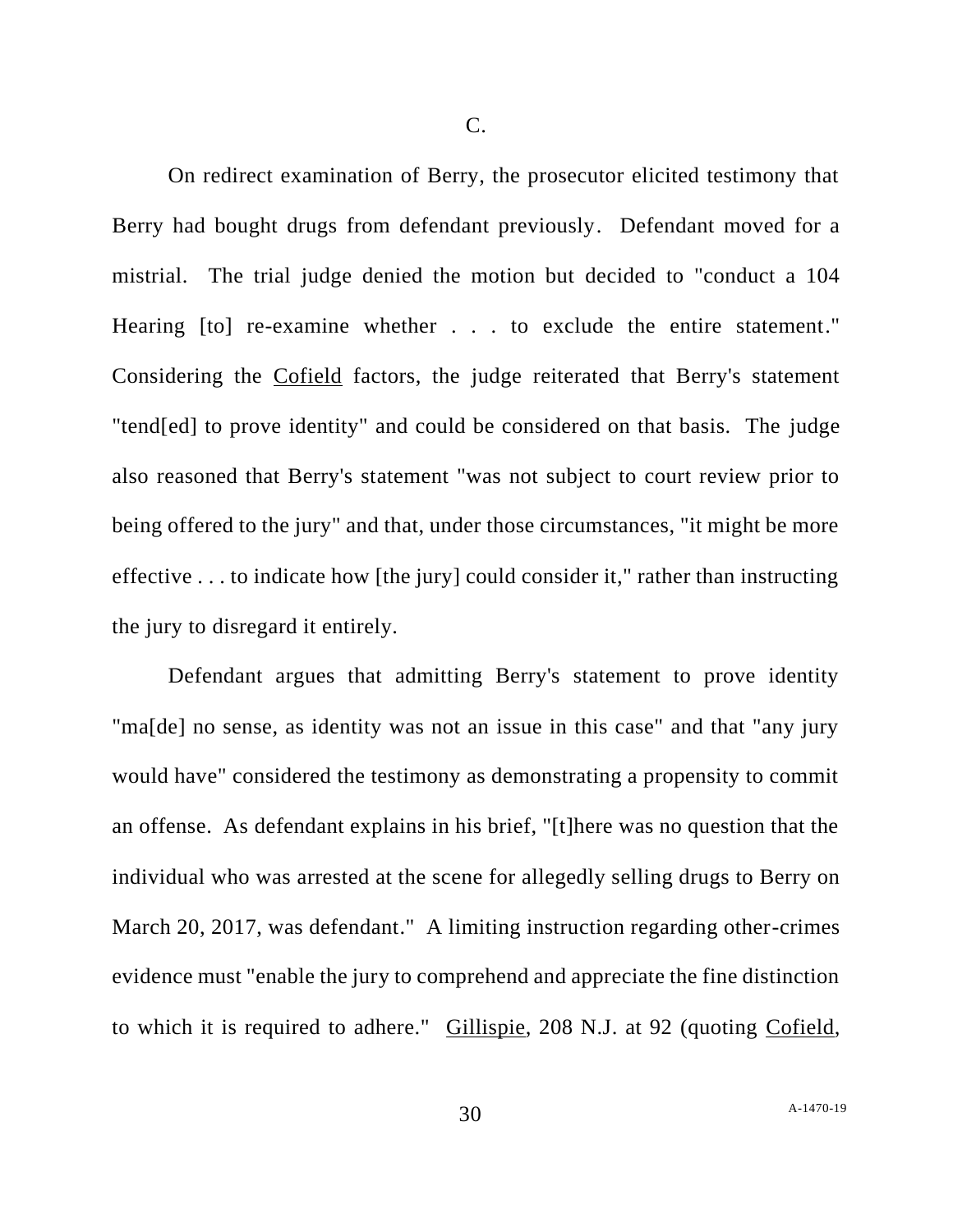127 N.J. at 340-41). Without a clear permissible use of the evidence, the jury was too likely to consider it for the impermissible purpose of establishing defendant's propensity to commit the crime charged.

Much for the same reasons, Berry's testimony failed to satisfy the fourth prong of the Cofield test: "The probative value of the evidence must not be outweighed by its apparent prejudice." 127 N.J. at 338. "[R]elevant evidence loses some of its probative value if there is other less inflammatory evidence available to prove that point." State v. Long, 173 N.J. 138, 164 (2002). Identity was not in dispute. Accordingly, Berry's testimony should not have been admitted.

But, ultimately, the error was harmless. "[T]o warrant reversal of defendant's conviction, [the error] must 'raise a reasonable doubt' as to whether [it] affected the result reached by the jury." State v. Prall, 231 N.J. 567, 588 (2018) (quoting Macon, 57 N.J. at 336). Despite the "highly prejudicial" nature of "propensity evidence," id. at 584, the error was harmless when evaluated in light of the strength of the State's case.

The jury heard testimony that Ehret witnessed defendant engage in a handto-hand exchange of cash and "some small items" with Berry at a gas station. Berry testified that the transaction was him buying crack cocaine and heroin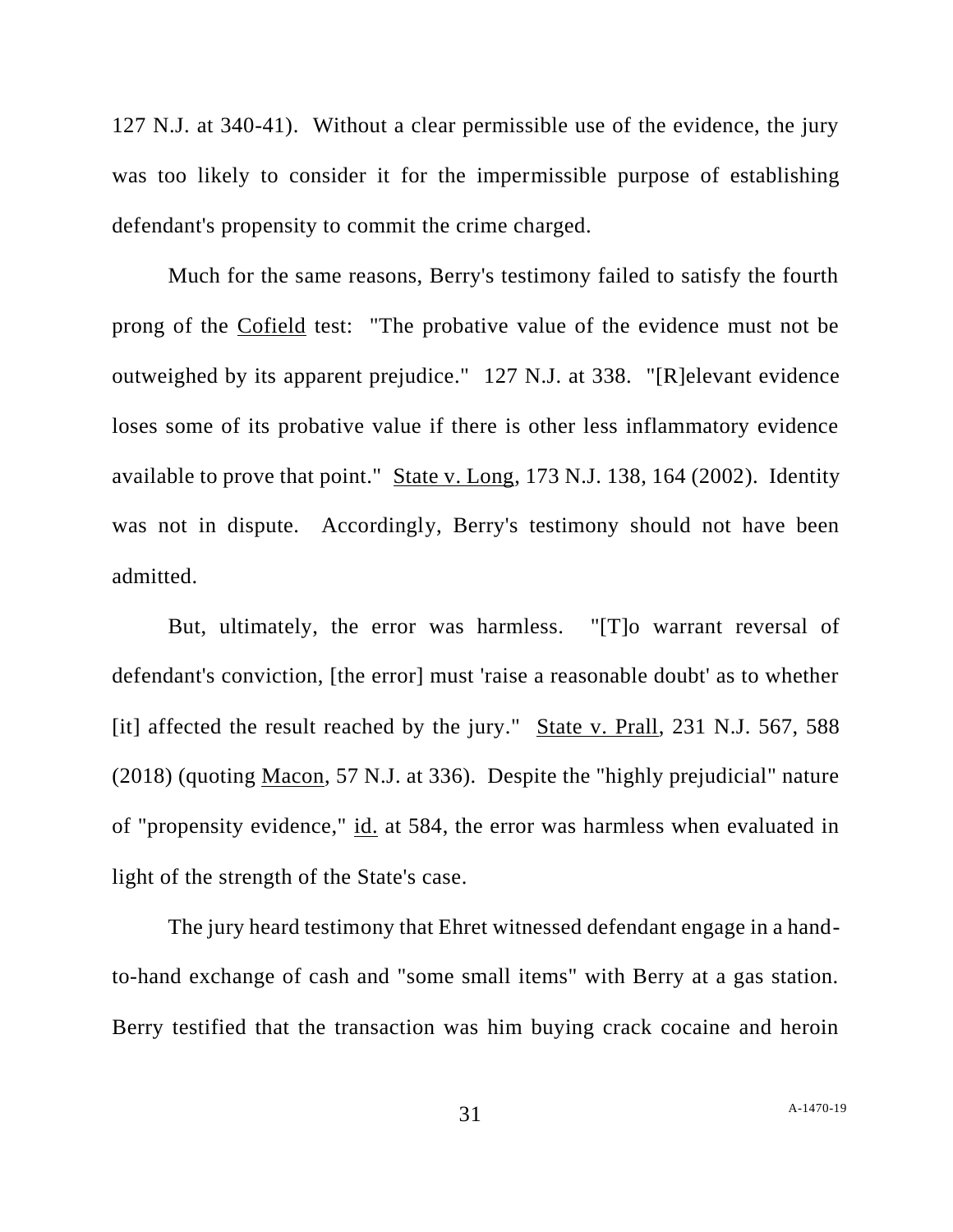from defendant. Falciani testified that immediately following the transaction, he found suspected narcotics on Berry's person, while Kite testified that he found suspected narcotics—numerous individually wrapped wax folds and multiple plastic vials—on defendant's person. An expert for the State testified that samples from each of the items seized tested positive for heroin or cocaine. Another expert testified that it was "unheard of" for an individual user, rather than a drug dealer, to have the quantity of drugs and cash found on defendant's person. The State presented overwhelming proof of possession with intent to distribute CDS. Therefore, any error in the admission of other-crimes evidence was harmless.

#### V.

Defendant argues that Kite improperly testified as an expert because Kite opined on defendant's guilt when he testified that the packaging of the drugs and the amount of cash found on defendant's person were consistent with the distribution of drugs. However, the judge immediately struck the testimony and instructed the jury to disregard it. Defendant does not identify any fault in this instruction.

N.J.R.E. 701 provides:

If a witness is not testifying as an expert, the witness' testimony in the form of opinions or inferences may be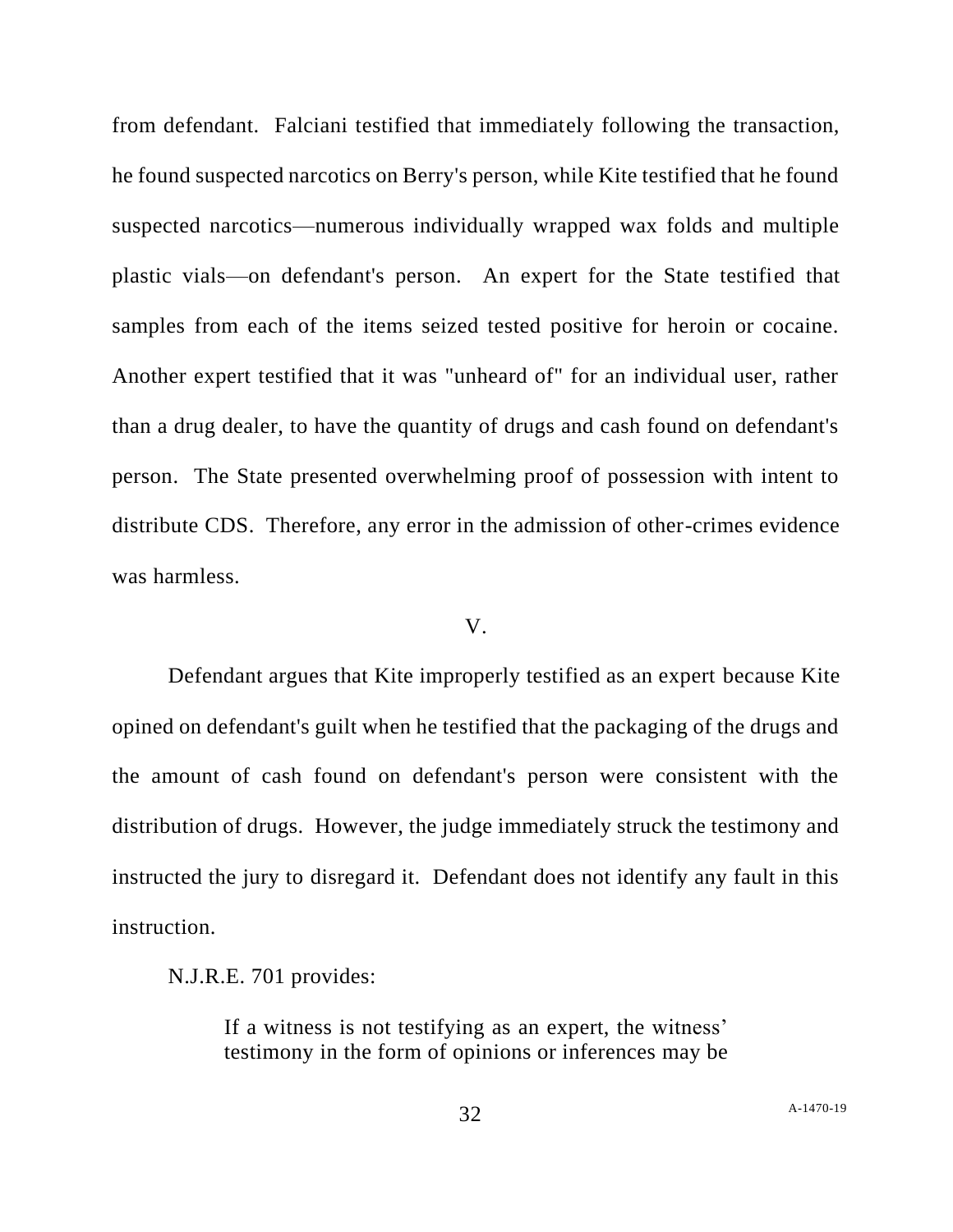admitted if it: (a) is rationally based on the witness' perception; and (b) will assist in understanding the witness' testimony or determining a fact in issue.

"[U]nlike expert opinions, lay opinion testimony is limited to what was directly perceived by the witness." State v. McLean, 205 N.J. 438, 460 (2011). Lay opinion testimony must "rest[] on the acquisition of knowledge through use of one's sense of touch, taste, sight, smell or hearing." Id. at 456-57. By contrast, expert testimony relies on a witness's "specialized knowledge" to address "a subject matter that is beyond the ken of the average juror." State v. Kelly, 97 N.J. 178, 208 (1984).

When asked on direct examination "after [defendant] was arrested, what happened next," Kite responded:

> He was searched incident to arrest, he was read his rights as to Miranda. Incidental to arrest of the search of his person, I located [twenty] individually wrapped wax folds in his left jacket, which is commonly used for distribution. They're single doses.

> In his right jacket pocket, located . . . \$2,615 in U.S. currency, small denominations, also consistent with distribution of drugs.

The trial judge sustained an objection by defense counsel and immediately instructed the jury to disregard Kite's opinion testimony that the items seized were "consistent with distribution," explaining: "he can tell you what he found,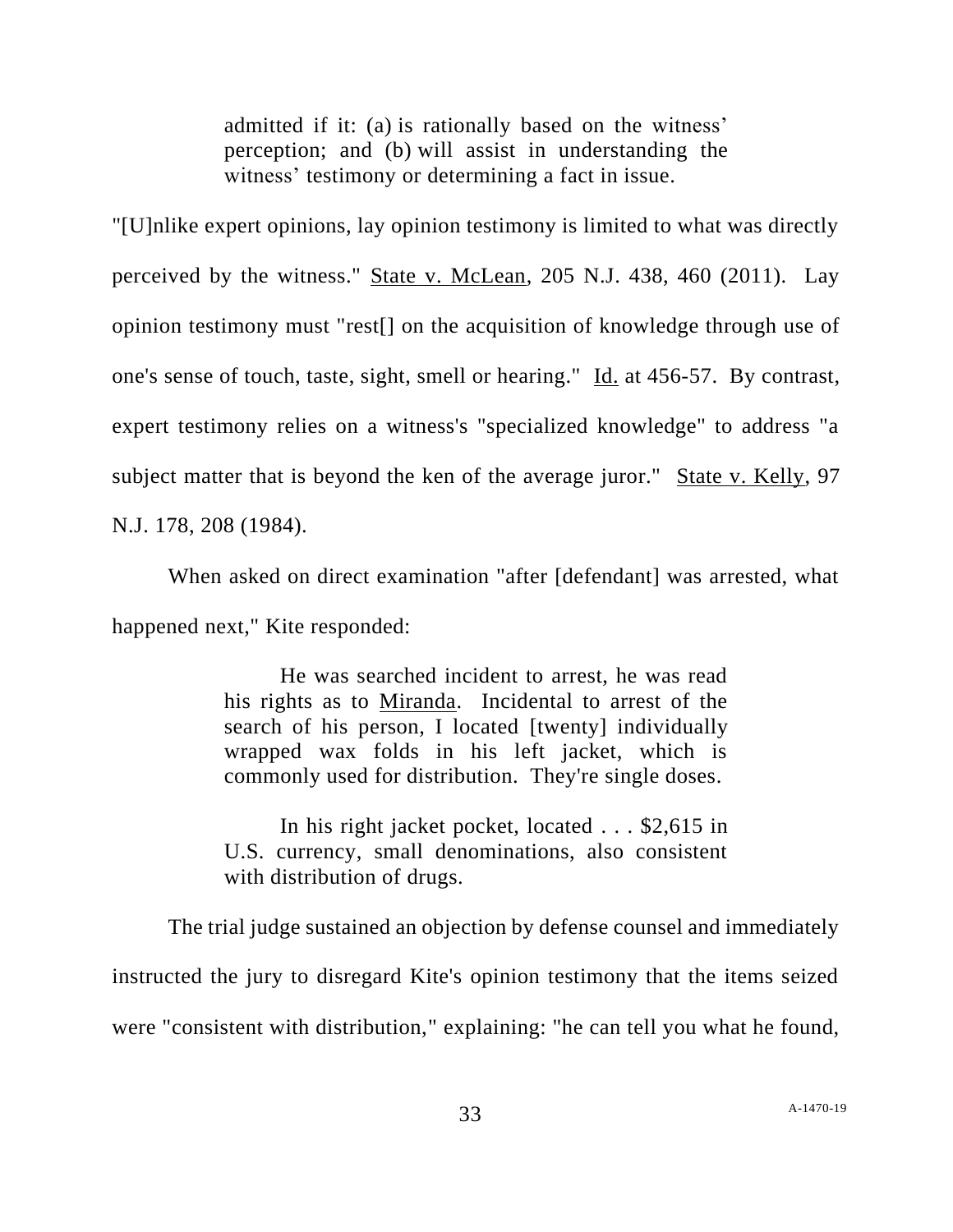he can tell you what it looked like, tell you how many of the things there were[,] but he can't tell you what he thinks that means. That's for you to determine."

Although "[c]ourts in New Jersey have permitted police officers to testify as lay witnesses, based on their personal observations and their long experience in areas where expert testimony might otherwise be deemed necessary," State v. LaBrutto, 114 N.J. 187, 198 (1989), testimony on "the indicia of a distribution operation," including the "significance of the quantities . . . of drugs," is in the realm of "[e]xperts." State v. Cain, 224 N.J. 410, 426 (2016). It was improper for Kite to opine as he did. However, the judge immediately struck the testimony and instructed the jury to disregard it. Defendant does not identify any fault in this instruction.

Finally, defendant contends—relying on State v. Frisby, 174 N.J. 583, 588-96 (2002)—that Kite's testimony improperly opined directly on his guilt, which warrants a reversal of his conviction. But, again, the testimony was properly stricken. Thus, any error would have been harmless, as the jury heard substantially similar testimony that the quantities were consistent with drug distribution from Rodriguez, the State's expert, and because the evidence of defendant's guilt was overwhelming.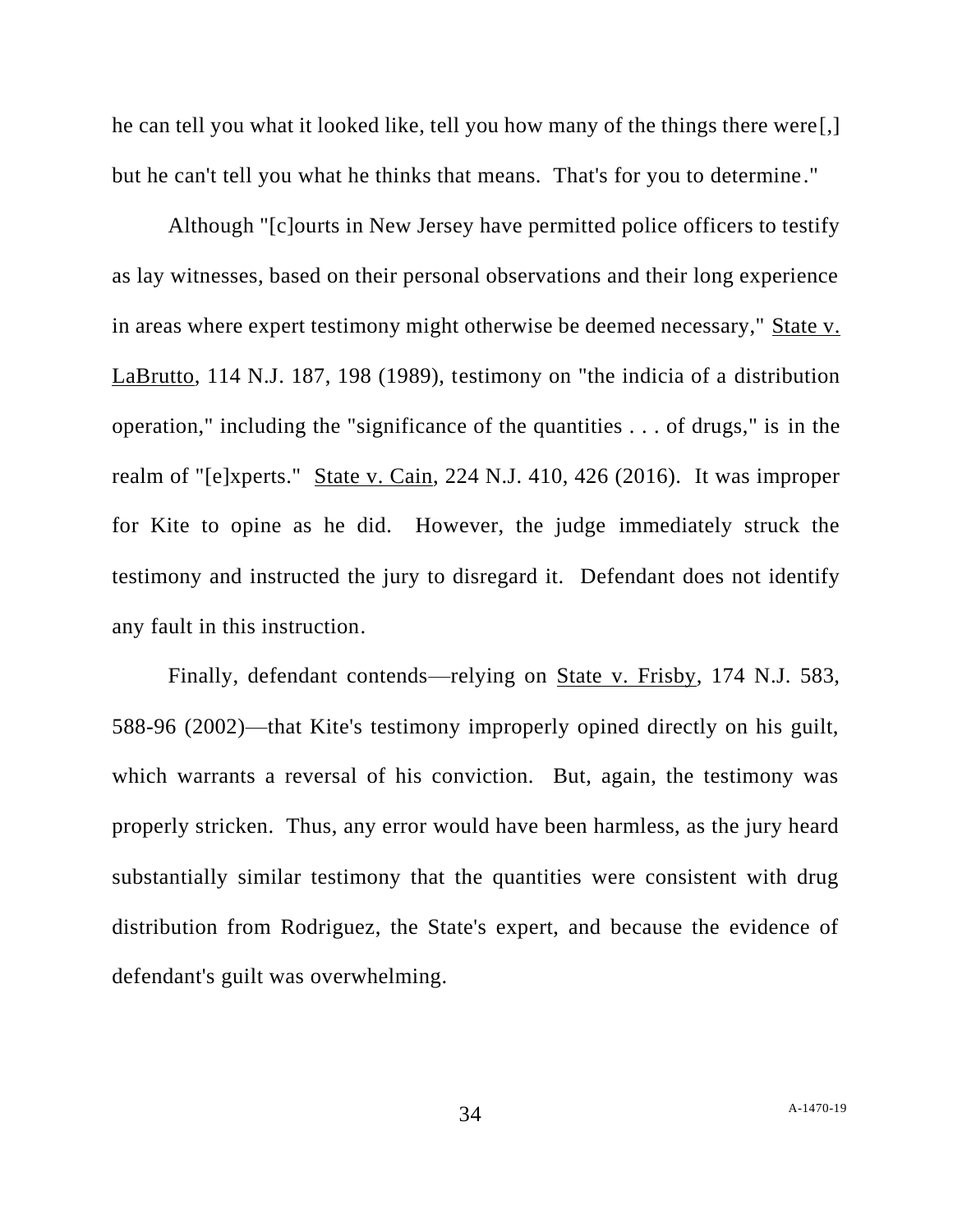Defendant contends the trial judge abused his discretion in denying defendant's mid-trial motion to sever and try defendant and co-defendant Myers

separately. Defendant's and Myers's defenses were not incompatible, and the judge did not abuse his discretion in denying the motion to sever.

Generally, a defendant is required to make any motion to sever before trial. R. 3:15-2(c); R. 3:10-2. We review the trial judge's decision on a motion to sever under the abuse of discretion standard. State v. Weaver, 219 N.J. 131, 149 (2014).

Two or more defendants may be charged and tried jointly "if they are alleged to have participated in the same act or transaction" constituting the offenses. R. 3:7-7; R. 3:15-1. If it appears that a defendant is prejudiced by the joint trial, the trial judge may sever. R. 3:15-2(b). "One instance in which a defendant is prejudiced by a joint trial is when a defendant's and a co-defendant's defenses are not simply at odds, but are 'antagonistic at their core,' meaning that they are mutually exclusive and the jury could believe only one of them." Weaver, 219 N.J. at 149 (quoting State v. Brown, 118 N.J. 595, 605-07 (1990)).

Here, defendant contends that the trial judge abused his discretion in denying his motion to sever after Myers testified that he did not smoke and that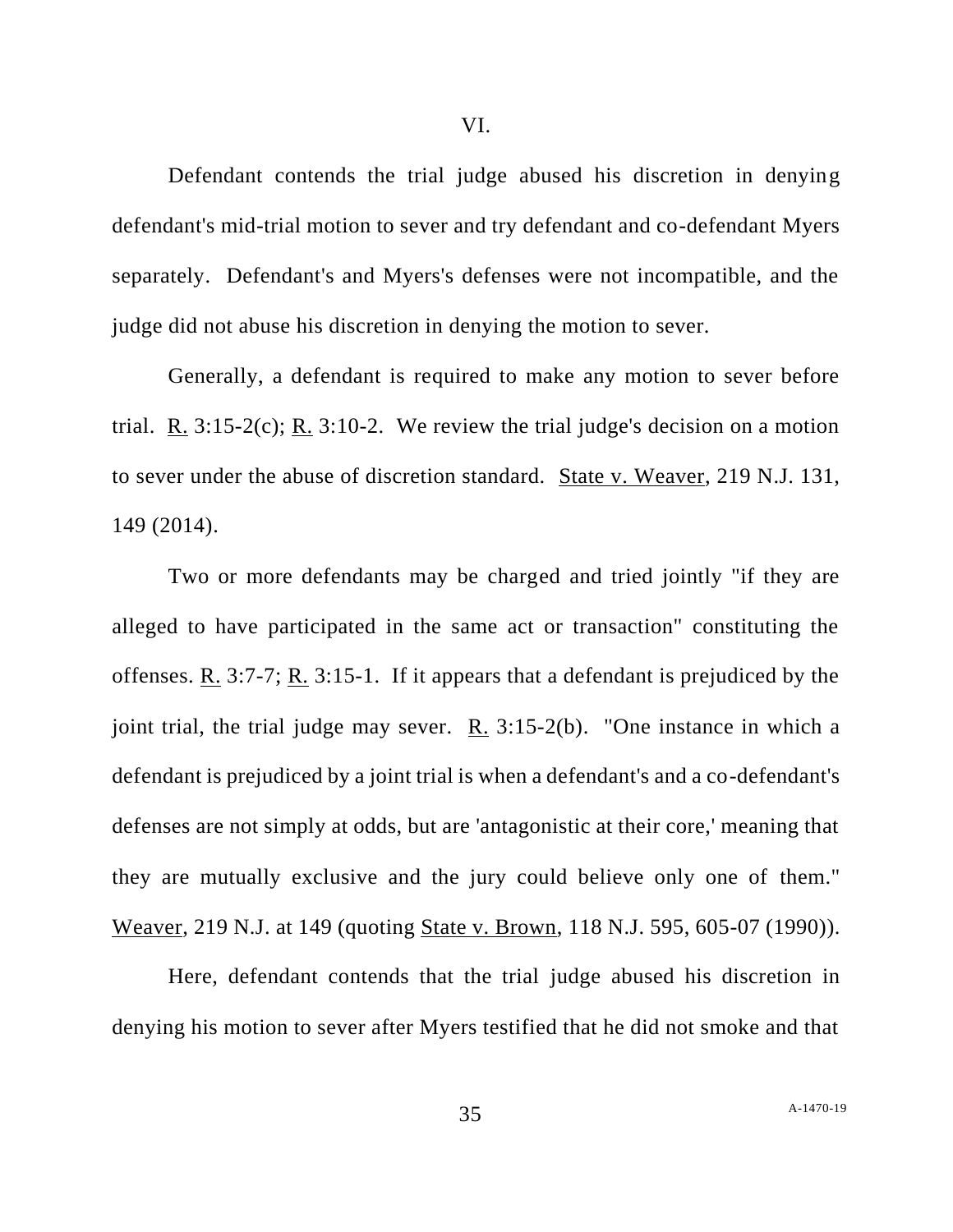the cigarette package found in the backseat of the blue minivan was not his, which defense counsel argued was "fundamentally inconsistent" with his own client's defense.

First, Myers and defendant were not the only two possible owners of the cigarette package containing cocaine. The jury heard testimony that defendant was not the minivan's owner; anything in the backseat of the vehicle could have belonged to that third party. Thus, Myers's denial did not necessarily implicate defendant in possessing the cocaine found in the cigarette package. Second, Myers, not defendant, was being tried for possessing the cocaine found in the cigarette package. Defendant was charged in relation to the heroin and cocaine found on his and Berry's person. Thus, Myers's defense did not implicate defendant in the crimes for which he was actually charged. The judge did not abuse his discretion in denying the motion to sever.

#### VII.

Defendant asserts that the trial judge erred in denying his motion for judgment of acquittal.

Rule 3:18-1 provides that a defendant may, at the close of evidence, move for the entry of a judgment of acquittal on the grounds that "the evidence is insufficient to warrant a conviction." When considering a Rule 3:18-1 motion,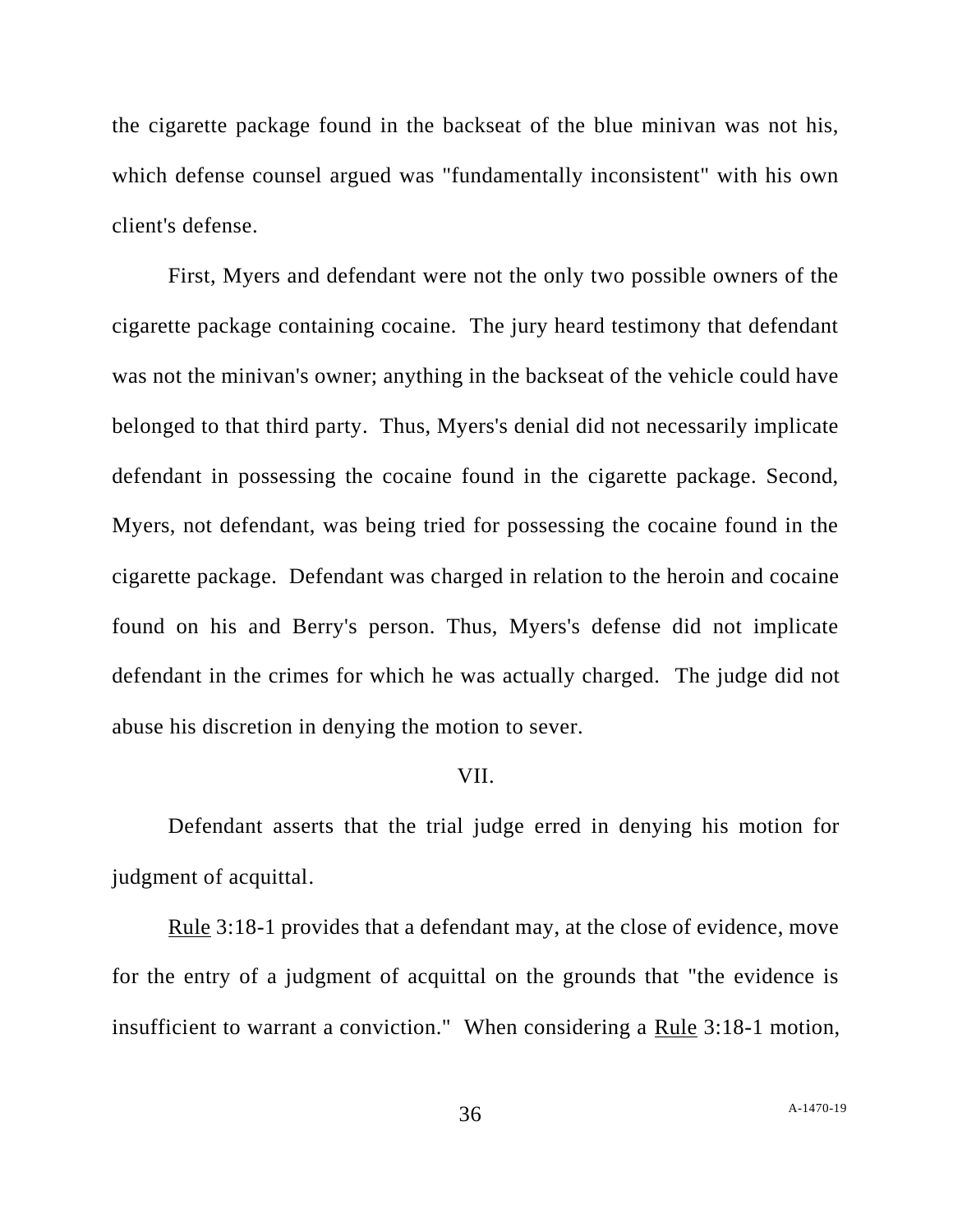"the trial judge must determine . . . whether, viewing the State's evidence in its entirety, . . . and giving the State the benefit of all its favorable testimony as well as all of the favorable inferences which reasonably could be drawn therefrom, a reasonable jury could find guilt of the charge beyond a reasonable doubt." State v. Reyes, 50 N.J. 454, 459 (1967). This test also governs appellate review of the trial judge's ruling. See State v. Moffa, 42 N.J. 258, 263 (1964).

Here, defendant argues that "[a]s to the possession with intent to distribute cocaine charge, there is a lack of evidence as to distribution," but does not elaborate further. This argument is unpersuasive. Berry testified that he purchased crack cocaine from defendant, in addition to heroin. Generally, credibility issues should not be resolved by a judge when ruling on a motion to acquit, and these issues are properly submitted to the jury. See State v. Pickett, 241 N.J. Super. 259, 265 (App. Div. 1990).

Defendant also says, "[i]n addition, there is a chain of possession issue." However, giving the State the benefit of all reasonable inferences from the chain of possession testimony, a reasonable jury could have found that the drugs in evidence at trial were seized from defendant.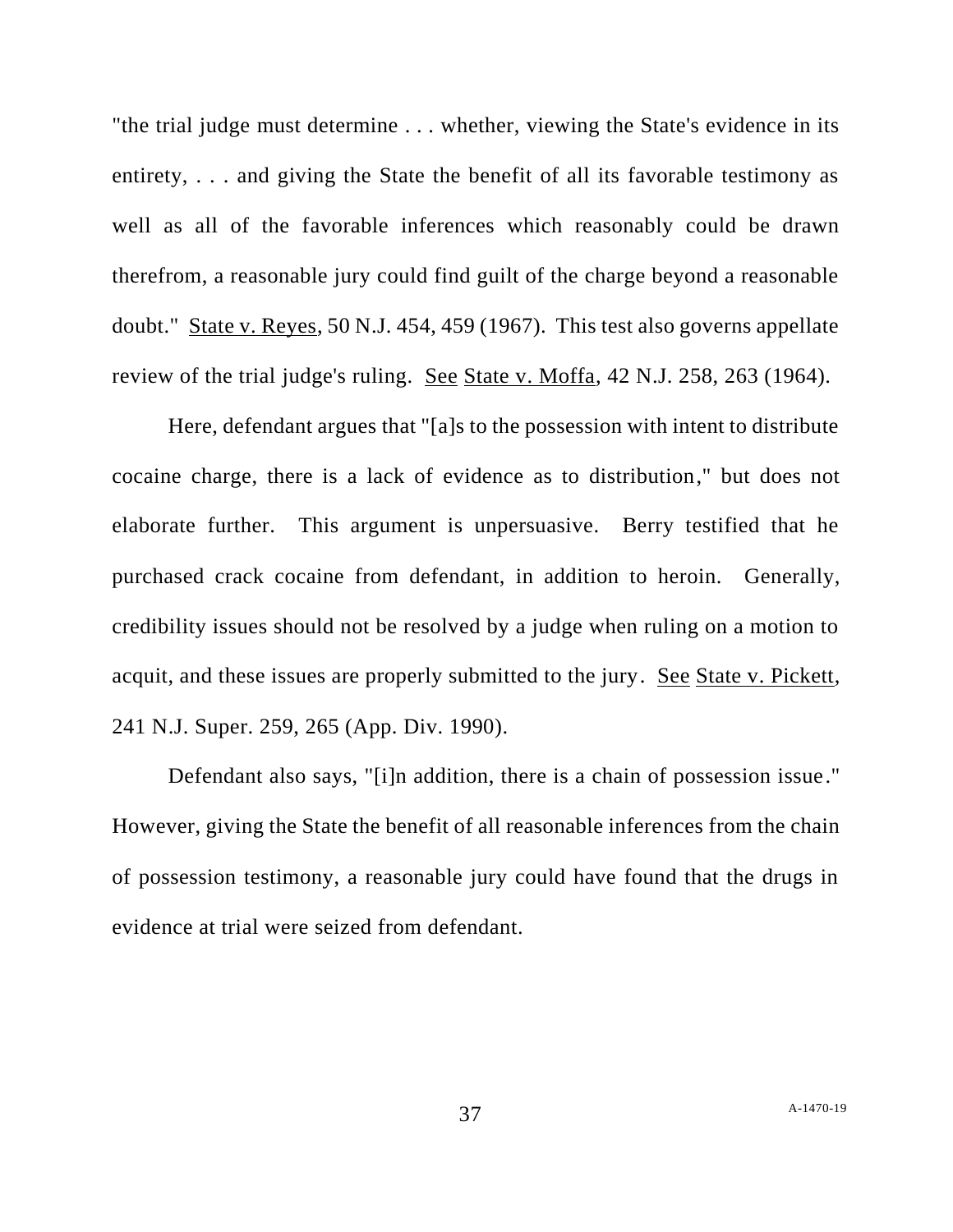Defendant argues that the State violated its discovery obligations by (1) "the use of the surprise witness Lynn Wehling to shore up the State's chain of custody" and (2) "the failure by the State to reveal an extremely favorable sentencing of . . . Berry," and that the trial judge erred in denying a post-verdict new trial motion on those bases. But Wehling's testimony did not unduly prejudice defendant. And there was no evidence that Berry's sentence was the product of an agreement for his testimony. Thus, the State was not obligated to disclose the sentence itself, which was imposed after the verdict in defendant's case.

#### A.

Defendant contends that the trial judge erred in denying his new trial motion because the judge improperly admitted Wehling's testimony at trial despite the State's failure to list her as a witness in discovery.

We review a decision regarding the appropriate remedy for a discovery violation under an abuse of discretion standard. State v. Tier, 228 N.J. 555, 561 (2017). Reversal of a conviction is warranted if the judge finds that the State's discovery violation prejudiced defendant by denying him a fair trial. See State v. Blake, 234 N.J. Super. 166, 172-75 (App. Div. 1989). "Denials of mistrial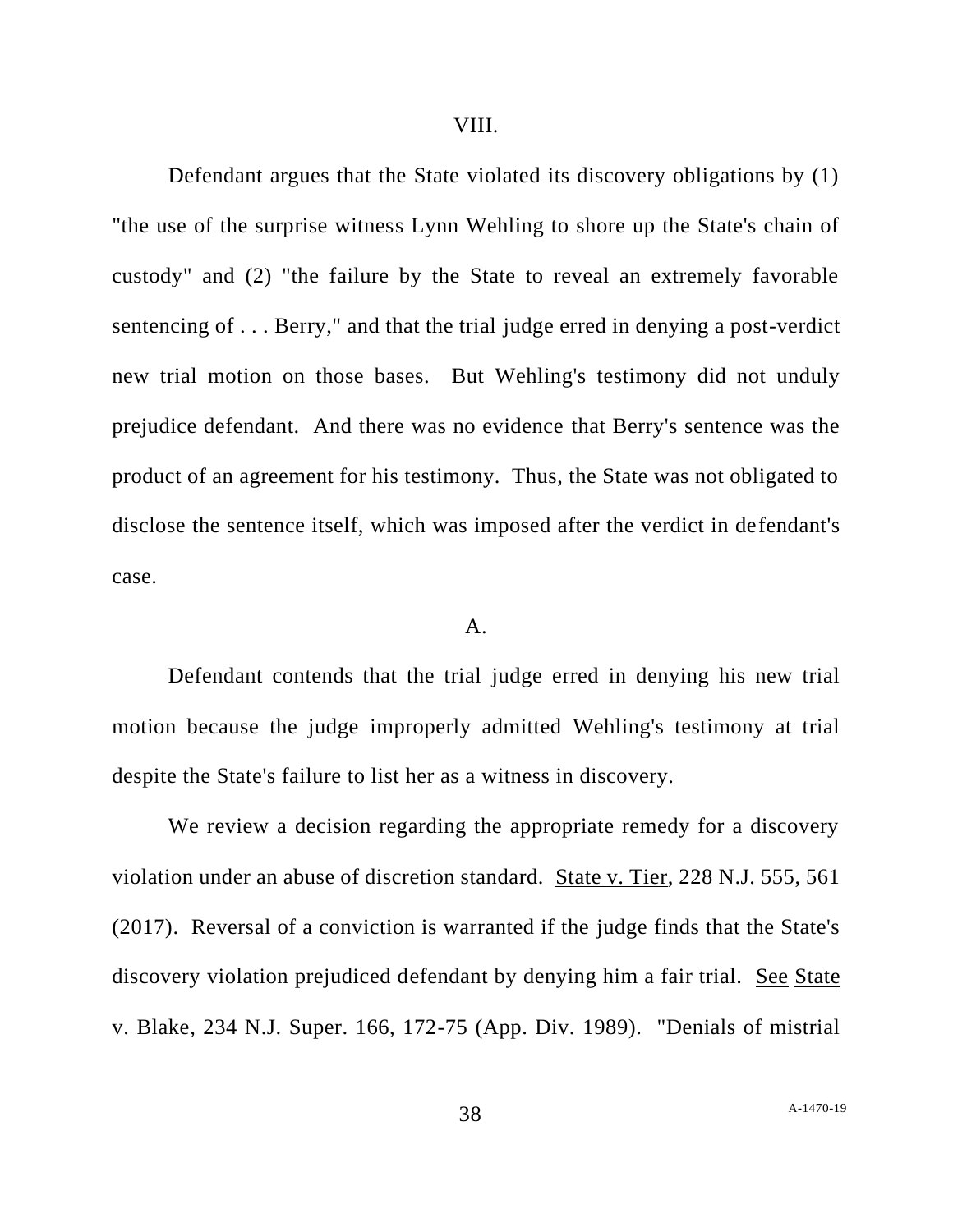motions have been overturned where 'a different trial strategy would have been employed' but for the discovery violation." State v. Harris, 181 N.J. 391, 519 (2004) (quoting Blake, 234 N.J. Super. at 175). For example, we have reversed convictions where the prosecution failed to disclose a statement made by the defendant until cross-examination, reasoning that the defendant may not have testified had the statement been disclosed. Blake, 234 N.J. Super. at 174-75.

Rule  $3:13-3(b)(1)(F)$  requires the production of "names ... of any persons" whom the prosecutor knows to have relevant evidence or information including a designation by the prosecutor as to which of those persons may be called as witnesses." If the State fails to comply with its discovery obligations, the trial judge "may order [the State] to permit the discovery of materials not previously disclosed, grant a continuance or delay during trial, or prohibit the [State] from introducing in evidence the material not disclosed, or it may enter such other order as it deems appropriate."  $R_1$  3:13-3(f).

"However, 'the sanction of preclusion is a drastic remedy and should be applied only after other alternatives are fully explored[.]'" State v. Washington, 453 N.J. Super. 164, 190 (App. Div. 2018) (alteration in original) (quoting State v. Scher, 278 N.J. Super. 249, 272 (App. Div. 1994)). "[A]lthough it is the policy of the law that discovery rules be complied with, it is also the rule that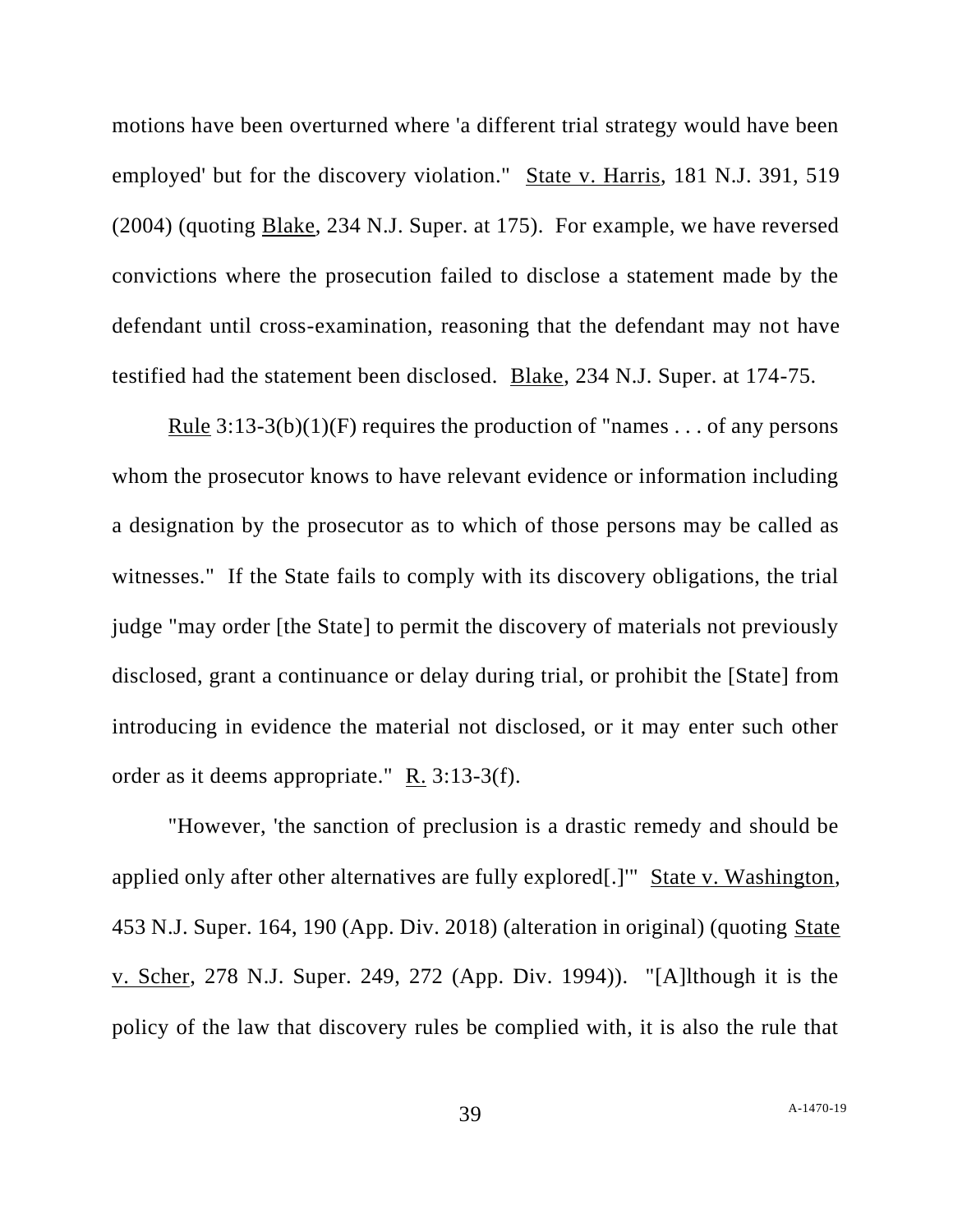drastic sanctions should be imposed only sparingly." Ibid. (quoting Zaccardi v. Becker, 88 N.J. 245, 253 (1982)). In deciding on a remedy, factors that weigh against preclusion include "(1) the absence of any design to mislead, (2) the absence of the element of surprise if the evidence is admitted and (3) the absence of prejudice which would result from the admission of evidence." Id. at 191 (quoting LaBrutto, 114 N.J. at 205).

All three factors that would weigh against the preclusion of Wehling's testimony are present here. First, there is no hint of a design to mislead in the State's omission of Wehling from its witness list. The prosecution had nothing to gain from the omission, which only put its ability to establish chain of custody at risk.

Second, the record suggests that the element of surprise is absent here. During a colloquy with the judge and defense counsel, the prosecution stated that it produced a version of a "property inventory report" that "did have Ms. Wehling's name on it," but "without signatures[,] back in 2017." Defense counsel said, "I don't dispute that." Based on that disclosure, defendant should have been aware that Wehling played a role in the chain of custody and thus also that she could be called to testify if defendant argued that the State failed to establish chain of custody.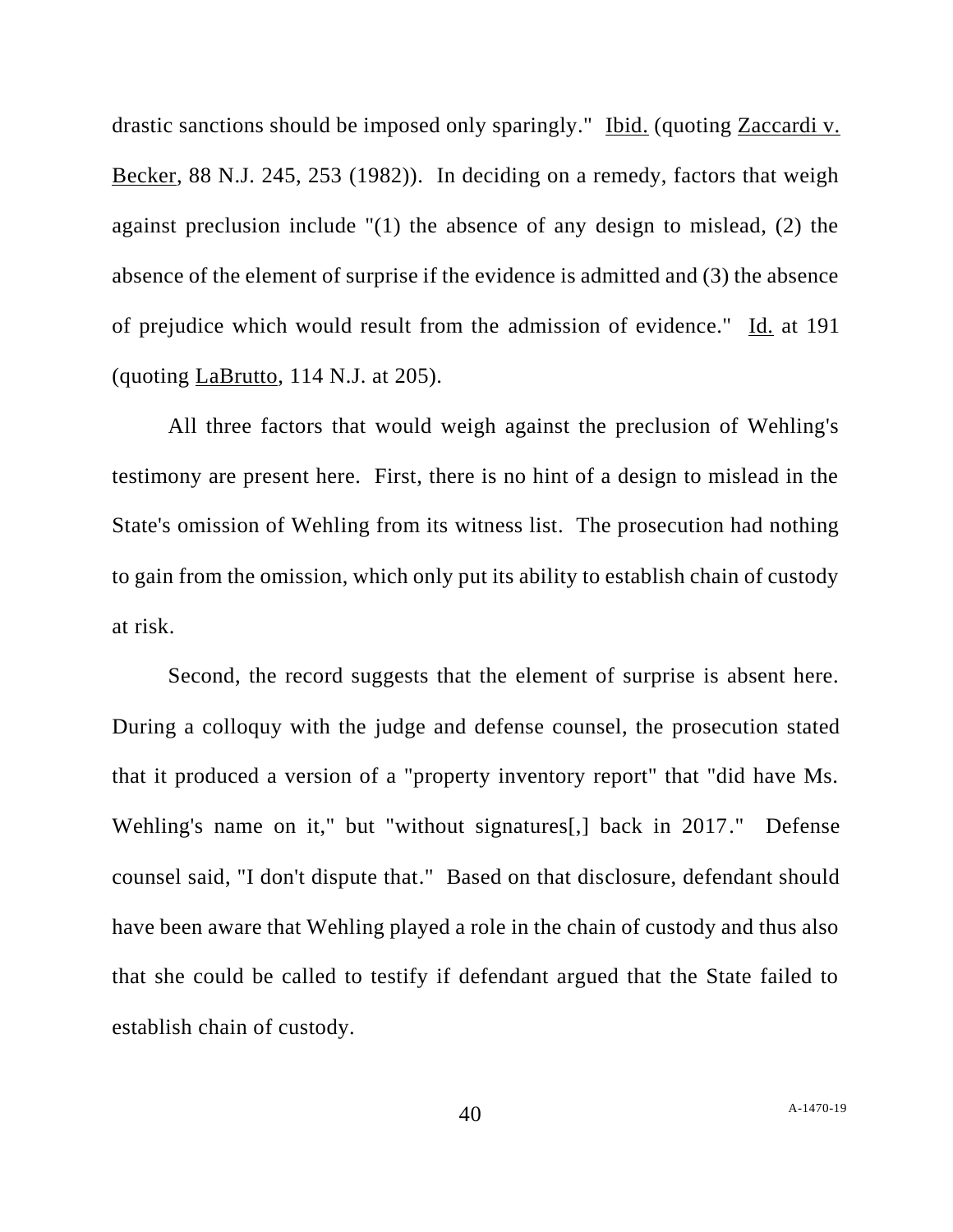Finally, defendant was not unduly prejudiced by the admission of Wehling's testimony. Her inclusion on the State's witness list would not have changed the defense's strategy of attacking the chain of custody, as Wehling could not account for the evidence's transfer from the Bridgeton police station to the temporary evidence locker. The trial judge expressly considered this when he decided to allow Wehling's testimony while excluding the evidence locker log, explaining "the failure to produce . . . induces this defense. . . . And this argument. And I'm not [going to] deprive the [d]efense of that argument at this point."

Therefore, the trial judge did not abuse his discretion in permitting Wehling to testify or in denying the new trial motion.

#### B.

Berry testified at trial that he pled guilty to conspiracy to possess drugs on July 5, 2018, was sentenced to five years of probation on March 14, 2019, and was then facing violations of probation. On cross-examination, Berry stated that his "motivation for testifying" was "[b]ecause the [p]rosecutors came after" him.

Following trial, on August 8, 2019, Berry pled guilty to two violations of probation. On recommendation of the State, Berry was sentenced to remain in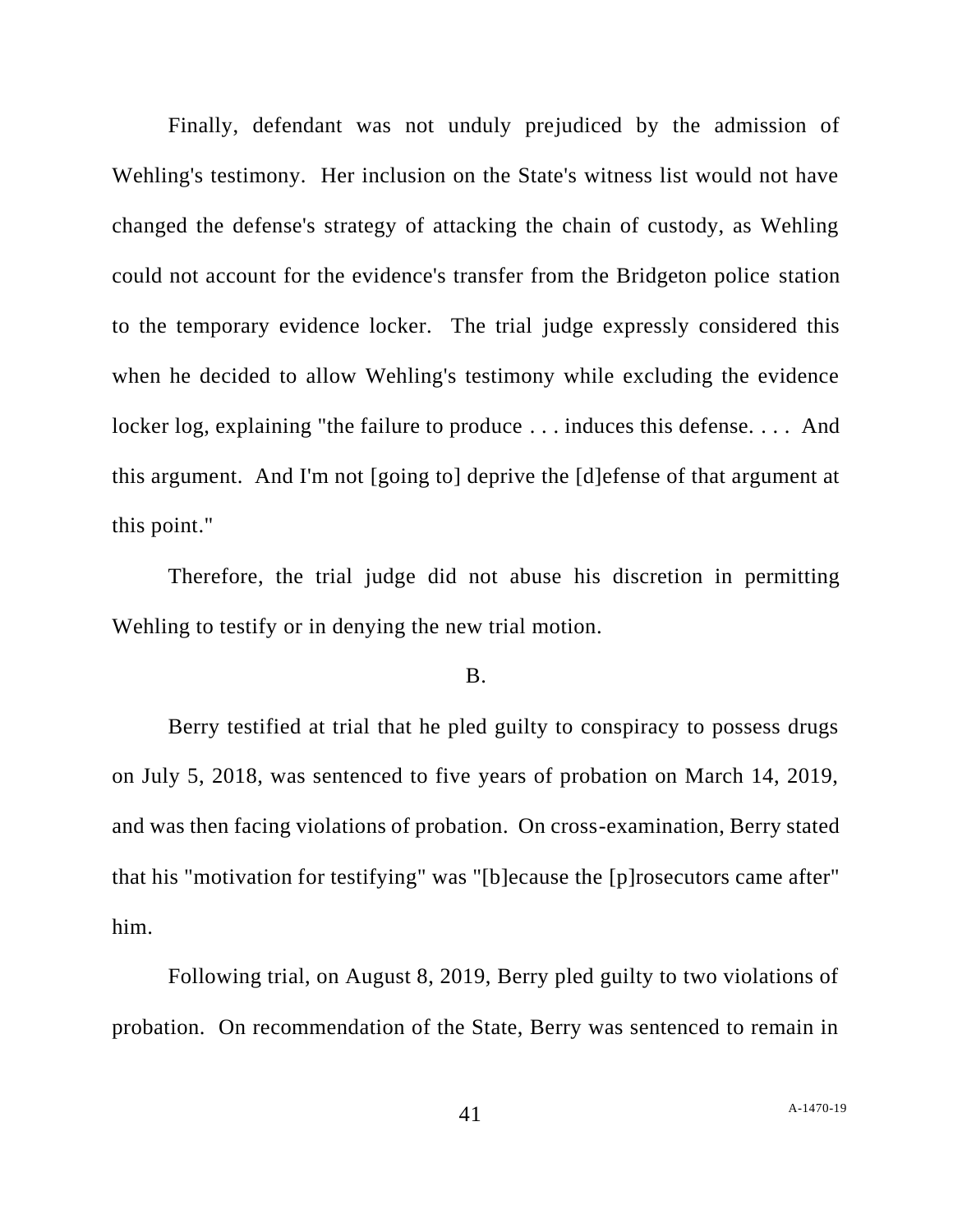Drug Court with credit for time served and an order to comply with all treatment recommendations. Defendant argued that the State failed to disclose a cooperation agreement or some similar, unknown material pertaining to Berry's sentence for the probation violations. In response, the State submitted the certifications of two assistant prosecutors who certified that Berry was not offered an actual or implied plea arrangement in exchange for his testimony against defendant.

The trial judge denied the motion, explaining:

There is nothing, absolutely nothing remarkable about [the sentence]. It is not, as typified by the defense, a sweetheart [p]lea. It is completely consistent with Drug Court procedure with regard to a first violation in Drug Court to continue him on Drug Court.

So, I do not find that there's any basis to believe, or any prima facie showing that there's some sort of a deal between the prosecution and the witness who testified. That issue, however, was developed under cross-examination during the trial and was presented to the jury. And, so, there's simply nothing there.

Here, defendant argues that the State violated its discovery obligations by failing to "advise defendant of the Berry sentencing." However, defendant does not dispute the trial judge's assessment that Berry's sentence was ordinary. Nothing in the record suggests that he received the sentence as part of a cooperation agreement with the State or was related to defendant's case. The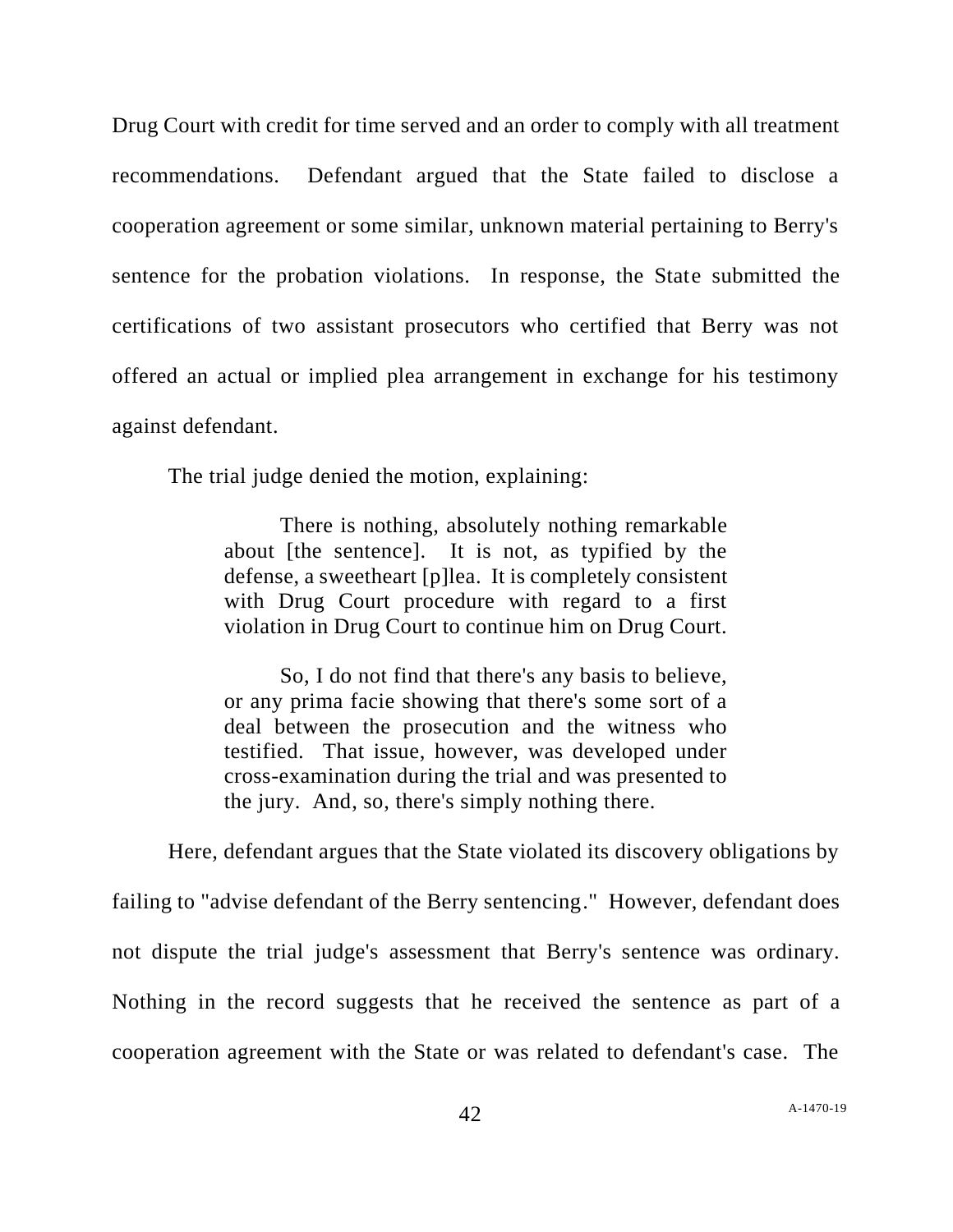record simply does not support the existence of undisclosed relevant material pertaining to Berry's violations of probation.

As there was no evidence that Berry's sentence was the product of an agreement for his testimony, the State was not obligated to disclose the sentence itself, which was imposed after the verdict in defendant's case. The State's continuing obligation to disclose discoverable materials does not extend beyond the verdict. State v. Szemple, 247 N.J. 82, 96, 103 (2021). Furthermore, the disposition of Berry's probation violations was available to defense counsel on the docket, where he found it. The trial judge did not err in denying defendant's new trial motion on this basis.

#### IX.

Defendant argues that all the alleged errors cumulatively deprived him of a fair trial and that the judge erred in denying numerous mistrial motions.

"A defendant is entitled to a fair trial but not a perfect one." Weaver, 219 N.J. at 155 (quoting State v. Wakefield, 190 N.J. 397, 537 (2007)). "In some circumstances, it is difficult to identify a single error that deprives defendant of a fair trial." Id. at 160. However, "[w]here any one of several errors assigned would not in itself be sufficient to warrant a reversal, [but] all of them taken together justify the conclusion that [the] defendant was not accorded a fair trial,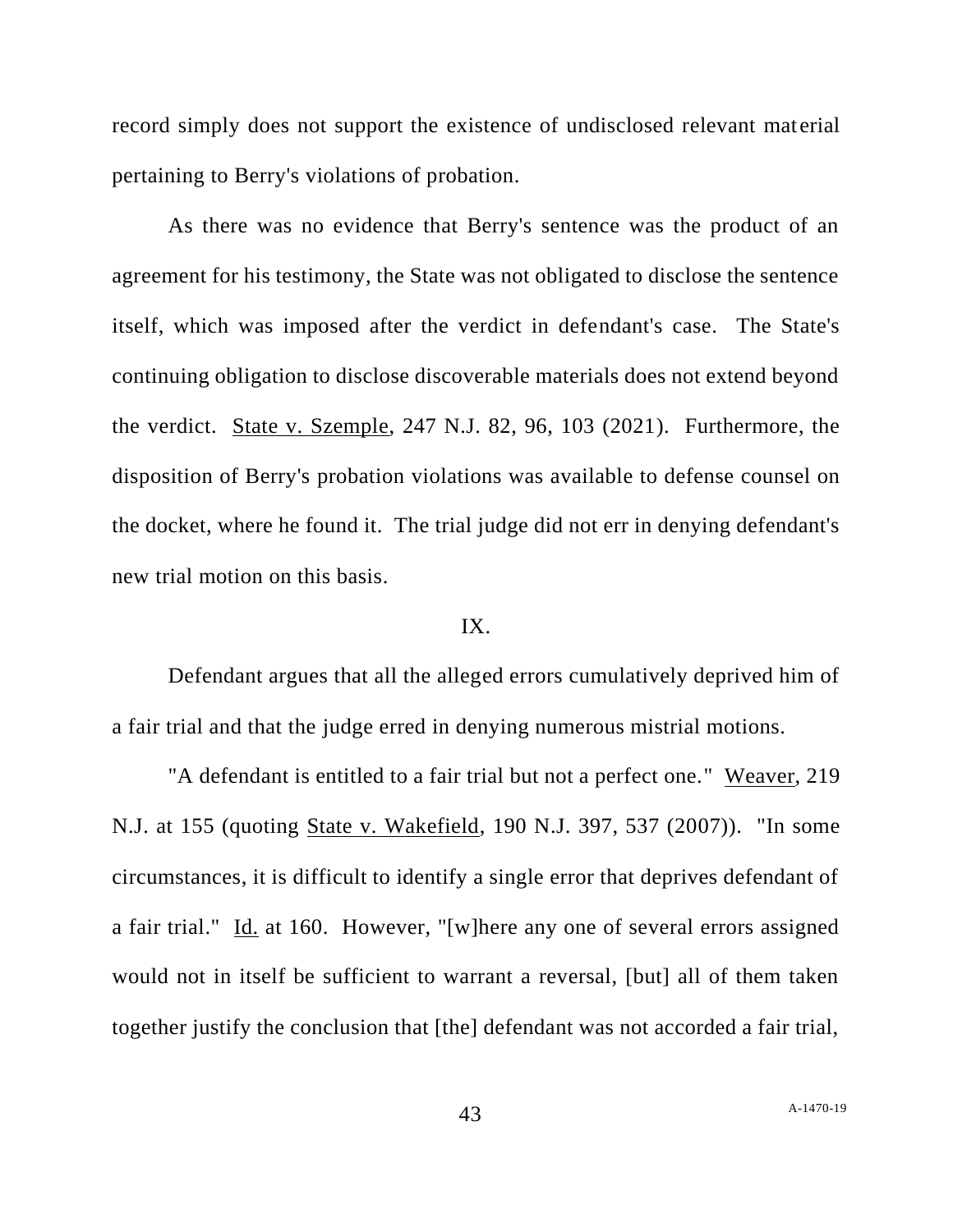it becomes the duty of this court to reverse." Id. at 155 (quoting State v. Orecchio, 16 N.J. 125, 134 (1954)). "If a defendant alleges multiple trial errors, the theory of cumulative error will still not apply where no error was prejudicial and the trial was fair." Ibid.

But we must assess each of these errors in light of the strength of the State's case when determining whether cumulative error applies. See Sanchez-Medina, 231 N.J. at 469 (concluding that cumulative error "raise[d] serious questions about whether the outcome was just, particularly in light of the strength of the evidence presented," which "was not overwhelming"). Relatedly, we "should not reverse a trial [judge's] denial of a mistrial motion absent a 'clear showing' that 'the defendant suffered actual harm' or that the [judge] otherwise 'abused [his] discretion.'" State v. Yough, 208 N.J. 385, 397 (2011) (quoting LaBrutto, 114 N.J. at 207). However, the strength of the State's case cannot justify affirmance in cases of "structural errors" that cannot be categorized as harmless because they affect the legitimacy of the entire trial. State v. Camacho, 218 N.J. 533, 549 (2014).

Defendant's trial was flawed. Although the error relates to only one point raised on appeal—the admission of Berry's testimony that he had purchased drugs from defendant on a prior occasion—the fact remains that the jury heard